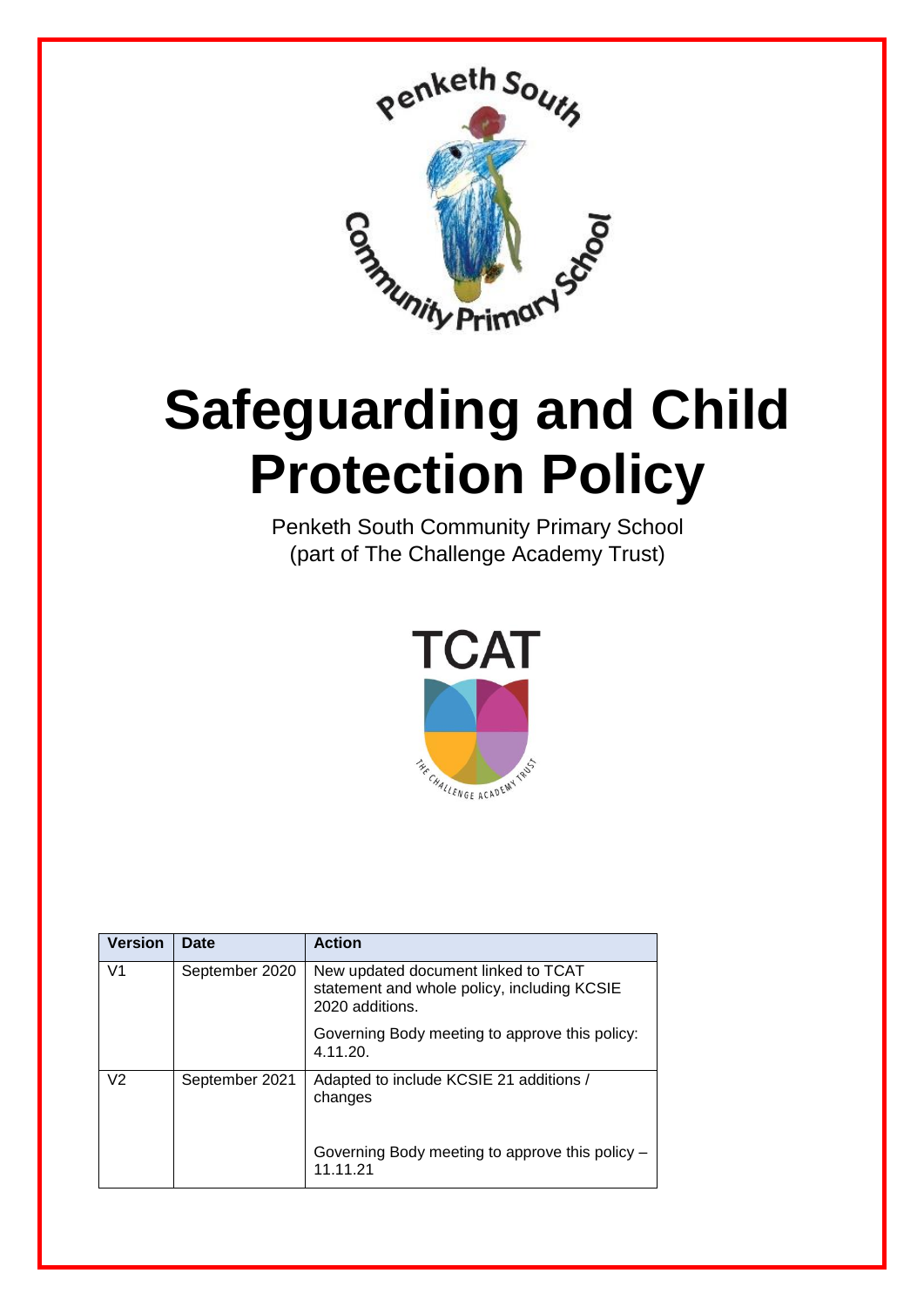# **Contents**

| 1. | <b>Important Contacts</b>                                   | 3              |  |  |
|----|-------------------------------------------------------------|----------------|--|--|
| 2. | Legislation and guidance                                    | 3              |  |  |
| 3. | <b>Definitions</b>                                          | 4              |  |  |
| 4. | <b>Equality Statement</b>                                   | 5              |  |  |
| 5. | Roles and Responsibilities                                  | 5              |  |  |
|    | 6. Confidentiality                                          | $\overline{7}$ |  |  |
| 7. | Recognising abuse and taking action                         | 8              |  |  |
| 8. | Concerns about staff                                        | 12             |  |  |
|    | 9. Contextual safeguarding                                  |                |  |  |
|    | 10. Allegation of Peer Abuse                                | 12             |  |  |
|    | 11. Sexting                                                 |                |  |  |
|    | 12. Notifying Parents                                       |                |  |  |
|    | 13. Pupils with Special Educational Needs                   |                |  |  |
|    | 14. Pupils with a Social Worker and those vulnerable        |                |  |  |
|    | 15. Looked After and Previously Looked After children<br>15 |                |  |  |
|    | 16. Mobile Phones                                           |                |  |  |
|    | 17. Complaints and Whistle Blowing                          |                |  |  |
|    | 18. Record Keeping                                          |                |  |  |
|    | 19. Training                                                | 16             |  |  |
|    | 20. Monitoring Arrangements                                 |                |  |  |
|    | 21. Links with other Policies                               |                |  |  |
|    | Appendix 1: types of abuse                                  | 19             |  |  |
|    | Appendix 2: safer recruitment                               | 20             |  |  |
|    | Appendix 3; allegations of abuse against staff              | 23             |  |  |
|    | Appendix 4: specific safeguarding issues                    | 28             |  |  |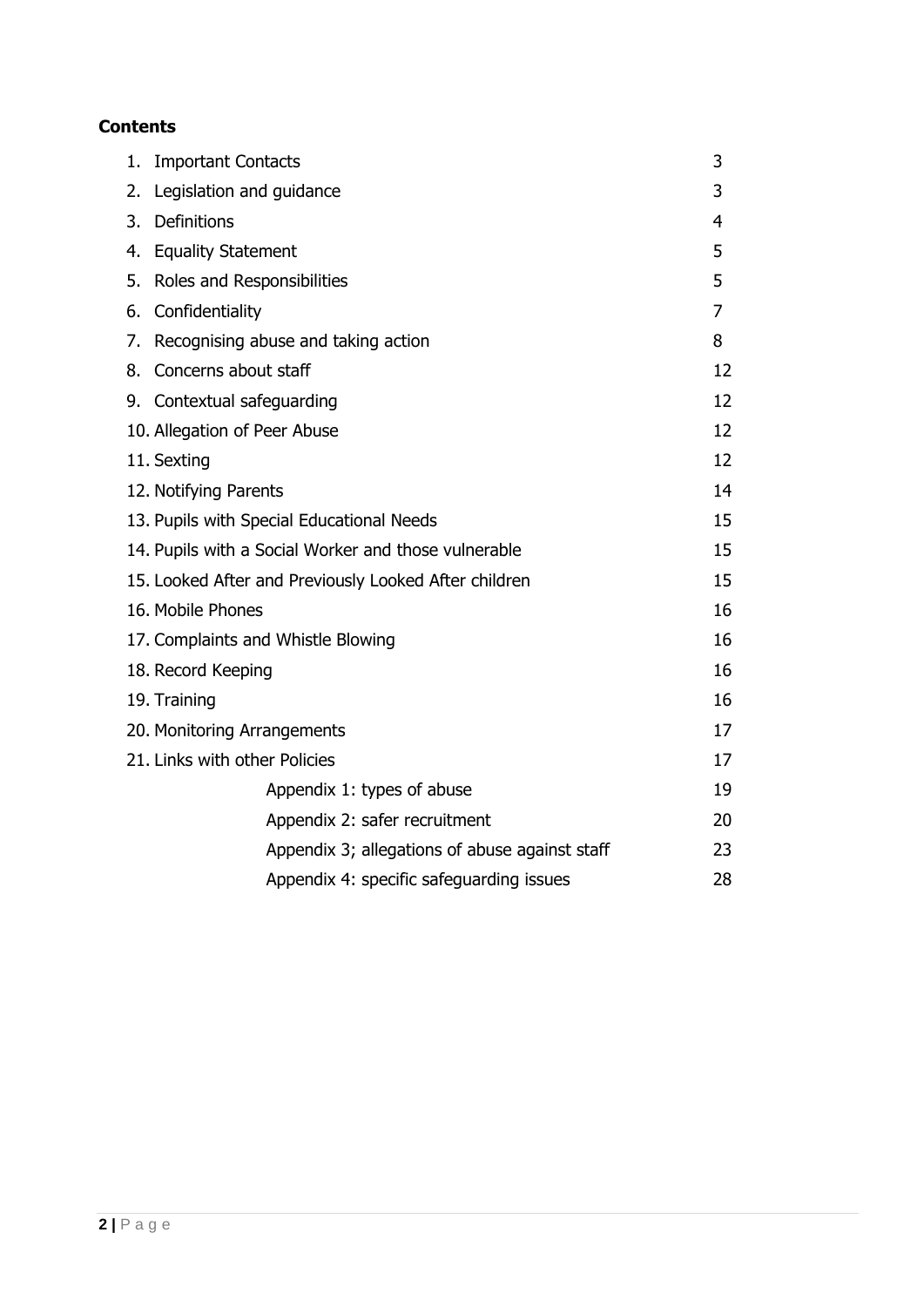## **Important Contacts**

| ROLE/ORGANISATION                                     | <b>NAME</b>                                                    | <b>CONTACT DETAILS</b>                                                              |
|-------------------------------------------------------|----------------------------------------------------------------|-------------------------------------------------------------------------------------|
| Designated safeguarding<br>Lead (DSL)<br>Prevent Lead | Angela Grace                                                   | 01925 726558<br>office@penkethsouth.tcat.uk.com                                     |
| Designated Safeguarding<br>Lead (deputy)              | Claire Roper                                                   | 01925 726558<br>office@penkethsouth.tcat.uk.com                                     |
| Mental Health Leads                                   | Angela Grace<br>Sue Bennett                                    | 01925 726558<br>A.Grace@penkethsouth.tcat.uk.com<br>office@penkethsouth.tcat.uk.com |
| Other Safe and Sound team<br>members                  | Laura Fletcher (Office<br>Manager)<br>Lorraine Browne<br>(DHT) | 01925 726558<br>office@penkethsouth.tcat.uk.com<br>deputy@penkethsouth.tcat.uk.com  |
| Local authority designated<br>officer (LADO)          | Becky Byron                                                    | LADO@warrington.gcsx.gov.uk                                                         |
| Chair of Governors                                    | Mrs Carolyn Williams                                           | 01925 726558<br>office@penkethsouth.tcat.uk.com                                     |
| <b>TCAT Lead Practioner</b>                           | Fiona Allen                                                    | 01925 263919 EXT 316<br>f.allen@bridgewaterhigh.com                                 |
| Penketh South CP School<br>Safeguarding Governor      | Jane Evans                                                     | 01925 726558<br>office@penkethsouth.warrington.sch.uk                               |
| <b>MASH</b>                                           |                                                                | 01925 443322                                                                        |
| <b>Emergency Duty Team</b><br>(out of hours)          |                                                                | 01925 444400                                                                        |

## **Aims**

This Policy should be read in conjunction with the TCAT Statement on Safeguarding and Child Protection.

#### **Penketh South Community Primary School, as one of the academies within TCAT, aims to ensure that:**

- Appropriate action is taken in a timely manner to safeguard and promote children's welfare
- All staff are aware of their statutory responsibilities with respect to safeguarding
- Staff are properly training in recognising and reporting safeguarding issues

## **2. Legislation and statutory guidance**

This policy is based on the Department for Education's statutory guidance [Keeping Children Safe in](https://www.gov.uk/government/publications/keeping-children-safe-in-education--2)  [Education \(2020\)](https://www.gov.uk/government/publications/keeping-children-safe-in-education--2) and [Working Together to Safeguard Children \(2018\),](https://www.gov.uk/government/publications/working-together-to-safeguard-children--2) and the [Governance](https://www.gov.uk/government/publications/governance-handbook)  [Handbook.](https://www.gov.uk/government/publications/governance-handbook) We comply with this guidance and the arrangements agreed and published by our 3 local safeguarding partners.

This policy is also based on the following legislation:

Section 175 of the [Education Act 2002,](http://www.legislation.gov.uk/ukpga/2002/32/section/175) which places a duty on schools and local authorities to safeguard and promote the welfare of pupils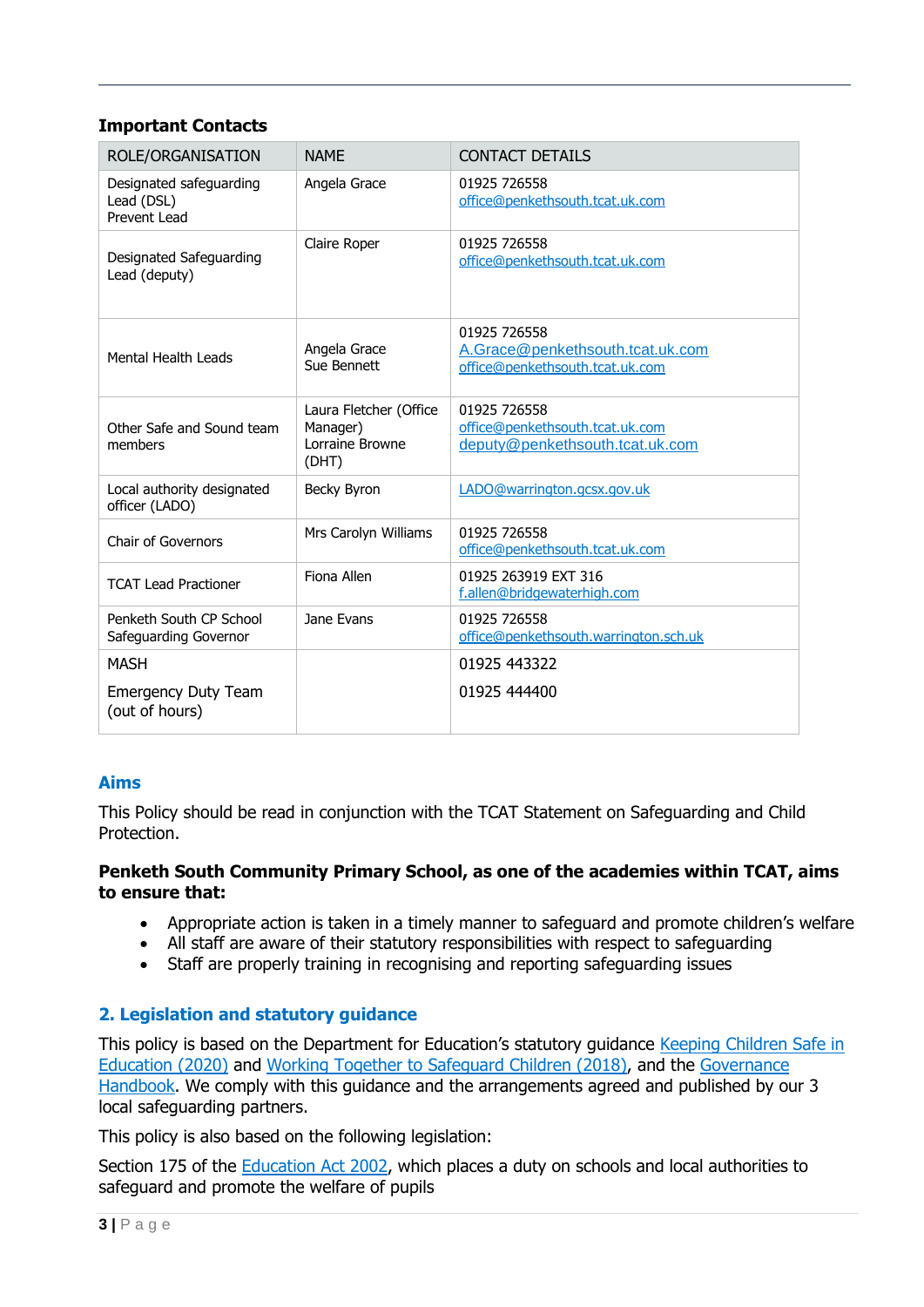[The School Staffing \(England\) Regulations 2009,](http://www.legislation.gov.uk/uksi/2009/2680/contents/made) which set out what must be recorded on the single central record and the requirement for at least one person conducting an interview to be trained in safer recruitment techniques

Part 3 of the schedule to the [Education \(Independent School Standards\) Regulations 2014,](http://www.legislation.gov.uk/uksi/2014/3283/schedule/part/3/made) which places a duty on academies and independent schools to safeguard and promote the welfare of pupils at the school.

[The Children Act 1989](http://www.legislation.gov.uk/ukpga/1989/41) (and [2004 amendment\)](http://www.legislation.gov.uk/ukpga/2004/31/contents), which provides a framework for the care and protection of children

Section 5B(11) of the Female Genital Mutilation Act 2003, as inserted by section 74 of the Serious [Crime Act 2015,](http://www.legislation.gov.uk/ukpga/2015/9/part/5/crossheading/female-genital-mutilation) which places a statutory duty on teachers to report to the police where they discover that female genital mutilation (FGM) appears to have been carried out on a girl under 18

[Statutory guidance on FGM,](https://www.gov.uk/government/publications/multi-agency-statutory-guidance-on-female-genital-mutilation) which sets out responsibilities with regards to safeguarding and supporting girls affected by FGM

[The Rehabilitation of Offenders Act 1974,](http://www.legislation.gov.uk/ukpga/1974/53) which outlines when people with criminal convictions can work with children

Schedule 4 of the [Safeguarding Vulnerable Groups Act 2006,](http://www.legislation.gov.uk/ukpga/2006/47/schedule/4) which defines what 'regulated activity' is in relation to children

[Statutory guidance on the Prevent duty](https://www.gov.uk/government/publications/prevent-duty-guidance), which explains schools' duties under the Counter-Terrorism and Security Act 2015 with respect to protecting people from the risk of radicalisation and extremism

Primary schools within TCAT follow:

- The [Childcare \(Disqualification\) and Childcare \(Early](http://www.legislation.gov.uk/uksi/2018/794/contents/made) Years Provision Free of Charge) (Extended [Entitlement\) \(Amendment\) Regulations 2018](http://www.legislation.gov.uk/uksi/2018/794/contents/made) (referred to in this policy as the "2018 Childcare Disqualification Regulations") and [Childcare Act 2006,](http://www.legislation.gov.uk/ukpga/2006/21/contents) which set out who is disqualified from working with children
- This policy also meets requirements relating to safeguarding and welfare in the [statutory](https://www.gov.uk/government/publications/early-years-foundation-stage-framework--2)  [framework for the Early Years Foundation Stage](https://www.gov.uk/government/publications/early-years-foundation-stage-framework--2)

## **3. Definitions**

#### **Safeguarding and promoting the welfare of children** means:

- Protecting children from maltreatment
- Preventing impairment of children's **mental** and physical health or development
- Ensuring that children grow up in circumstances consistent with the provision of safe and effective care
- Taking action to enable all children to have the best outcomes

**Child protection** is part of this definition and refers to activities undertaken to prevent children suffering, or being likely to suffer, significant harm.

**Abuse** is a form of maltreatment of a child and may involve inflicting harm or failing to act to prevent harm. Appendix 1 explains the different types of abuse

**Neglect** is a form of abuse and is the persistent failure to meet a child's basic physical and/or psychological needs, likely to result in the serious impairment of the child's health or development. Appendix 1 defines neglect in more detail.

**Sexting** (also known as youth produced sexual imagery) is the sharing of sexual imagery (photos or videos) by children

**Children** includes everyone under the age of 18.

The following 3 **safeguarding partners** are identified in Keeping Children Safe in Education (and defined in the Children Act 2004, as amended by chapter 2 of the Children and Social Work Act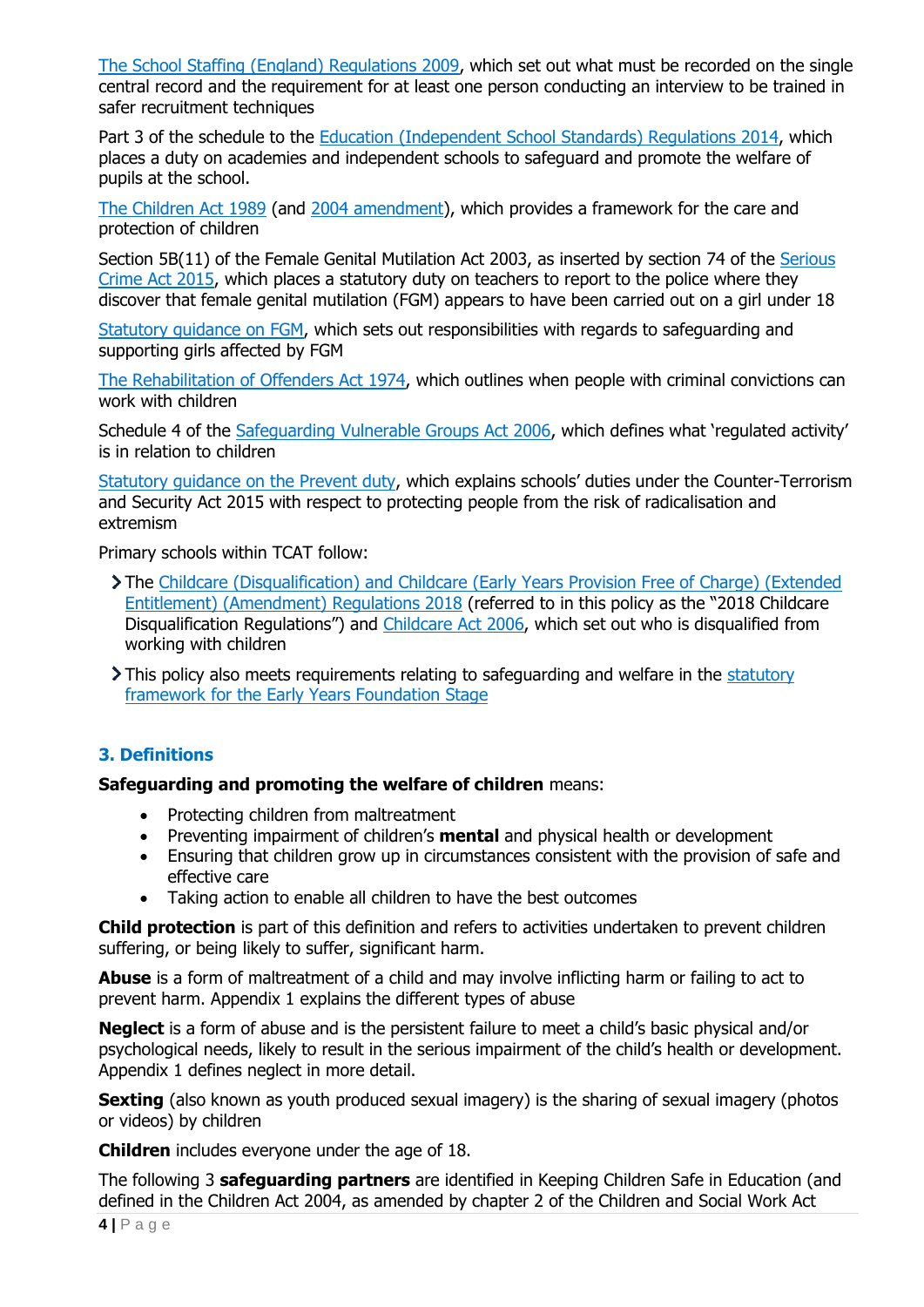2017). They will make arrangements to work together to safeguard and promote the welfare of local children, including identifying and responding to their needs:

- The local authority (LA)
- A clinical commissioning group for an area within the LA
- The chief officer of police for a police area in the LA area

TCAT schools and academies comply with the Pan-Cheshire Safeguarding and Child Protection arrangements and support the work and scrutiny of the Warrington Safeguarding Partnership.

[https://www.warrington.gov.uk/sites/default/files/2019-12/multi](https://www.warrington.gov.uk/sites/default/files/2019-12/multi-agency_safeguarding_arrangements_-_wsp_december_2019.pdf)agency safeguarding arrangements - wsp december 2019.pdf

# **4. Equality statement**

Some children have an increased risk of abuse, and additional barriers can exist for some children with respect to recognising or disclosing it. We are committed to anti-discriminatory practice and recognise children's diverse circumstances. We ensure that all children have the same protection, regardless of any barriers they may face.

We give special consideration to children who:

- Have special educational needs (SEN) or disabilities (see section 9)
- Are young carers
- May experience discrimination due to their race, ethnicity, religion, gender identification or sexuality
- Have English as an additional language
- Are known to be living in difficult situations for example, temporary accommodation or where there are issues such as substance abuse or domestic violence
- Are at risk of FGM, sexual exploitation, forced marriage, or radicalisation
- Are asylum seekers
- Are at risk due to either their own or a family member's mental health needs
- Are looked after or previously looked after (see section 11)

## **5. Roles and responsibilities**

Safeguarding and child protection is **everyone's** responsibility. This policy applies to all staff, volunteers and governors in the school and is consistent with the procedures of the 3 safeguarding partners. Our policy and procedures also apply to extended school and off-site activities.

## **5.1 All staff**

All staff will read and understand part 1 and Annex A of the Department for Education's statutory safeguarding guidance, [Keeping Children Safe in Education,](https://www.gov.uk/government/publications/keeping-children-safe-in-education--2) and review this guidance at least annually.

All staff will be aware of:

- Our systems which support safeguarding, including this child protection and safeguarding policy, the role and identity of the designated safeguarding lead's (DSL) and the Safeguarding Officer, the behaviour policy, and the safeguarding response to children who go missing from education
- The early help process and their role in it, including identifying emerging problems, liaising with the DSL and or Pastoral Staff and sharing information with other professionals to support early identification and assessment
- The process for making referrals to local authority children's social care and for statutory assessments that may follow a referral, including the role they might be expected to play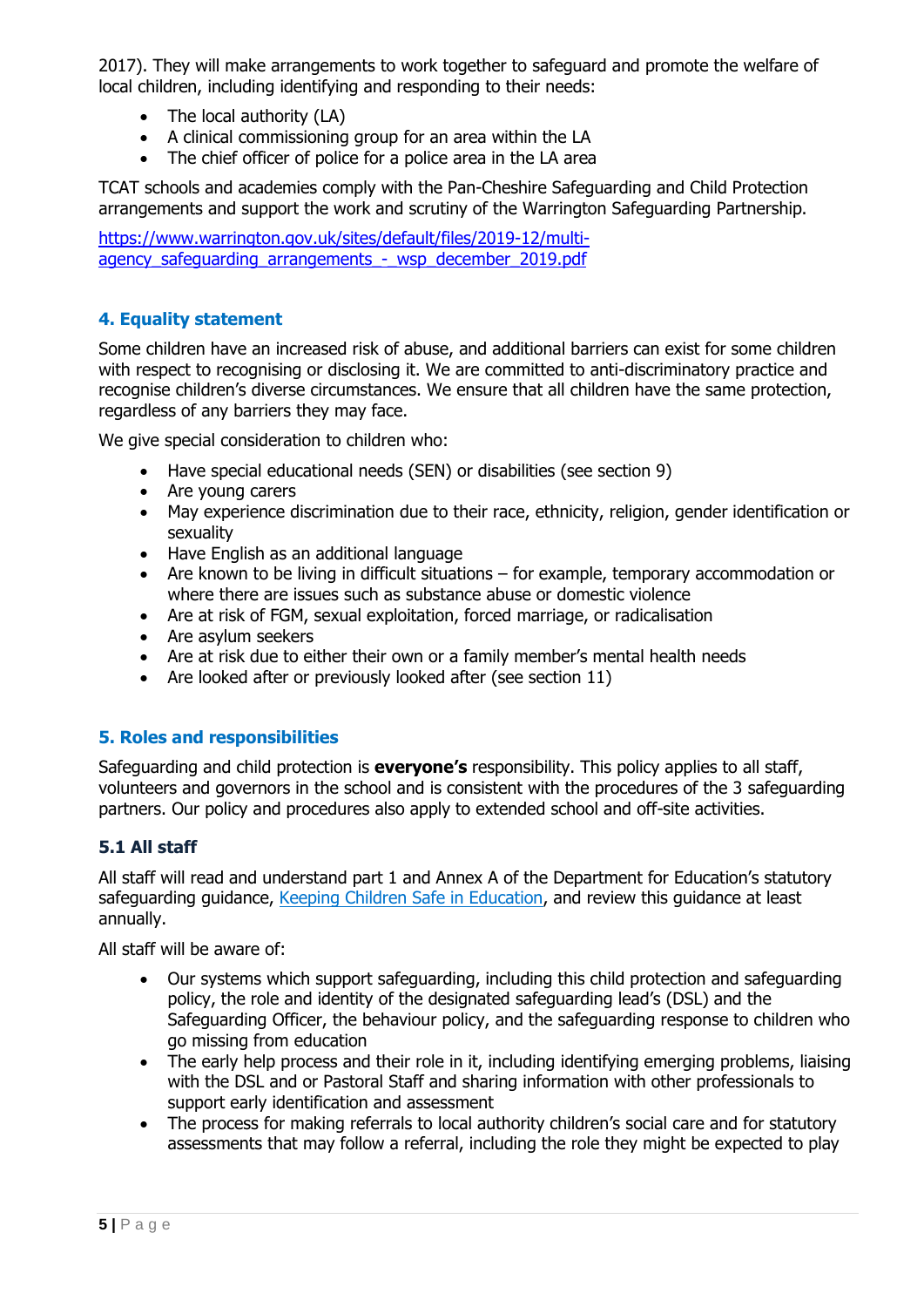- What to do if they identify a safeguarding issue or a child tells them they are being abused or neglected, including specific issues such as FGM, and how to maintain an appropriate level of confidentiality while liaising with relevant professionals
- The signs of different types of abuse and neglect, as well as specific safeguarding issues, such as child sexual exploitation (CSE), Child Criminal Exploitation (CCE) indicators of being at risk from or involved with serious violent crime, FGM and radicalisation and mental health support
- Abuse can happen to children on and offline line with equal significance for the child.
- Abuse on line may include
	- 1. Sending abusive, harassing or misogynistic comments
	- 2. Non-consensual sharing of indecent mages
	- 3. Sharing abusive images and pornography to those who don't want to receive such images.

Section 15 and appendix 4 of this policy outline in more detail how staff are supported to do this.

## **5.2 The designated safeguarding lead (DSL)**

Penketh South Community Primary School has two DSLs, both of whom are senior leaders. All are supported in their role by a Safeguarding officer for the Trust. The school has a safeguarding team approach, with key members of staff detailed below:

| <b>Role</b>                                     | <b>Name</b>                                          | <b>Email</b>                    |
|-------------------------------------------------|------------------------------------------------------|---------------------------------|
| Designated<br>Safeguarding Lead<br>Prevent lead | Mrs Angela<br>Grace                                  | office@penekthsouth.tcat.uk.com |
| Deputy Designated<br>Safeguarding Lead<br>(DSL) | Mrs Claire<br>Roper                                  |                                 |
| Mental Health Lead                              | Mrs Susan<br><b>Bennett</b><br>(Mrs Angela<br>Grace) |                                 |
| Safeguarding Officer                            | Mrs Fiona<br>Allen                                   | f.allen@bridgewaterhigh.com     |
| SENDCO and Deputy<br>Headteacher                | <b>Miss</b><br>Lorraine<br><b>Browne</b>             | office@penekthsouth.tcat.uk.com |
| Safeguarding<br>Governor                        | Mrs Jane<br>Evans                                    | office@penekthsouth.tcat.uk.com |

During term time, the DSL's and Safeguarding Officer will be available during school hours for staff to discuss any safeguarding concerns. When school is closed contact arrangements will be put in place for those students judged to be at most risk. Safeguarding concerns can also be raised with the school through the safeguarding email address which will be checked and responded to outside of term time.

The DSL's and the Safeguarding Officer will be given the time, funding, training, resources and support to:

- Provide advice and support to other staff on child welfare and child protection matters
- Take part in strategy discussions and inter-agency meetings and/or support other staff to do so
- Contribute to the assessment of children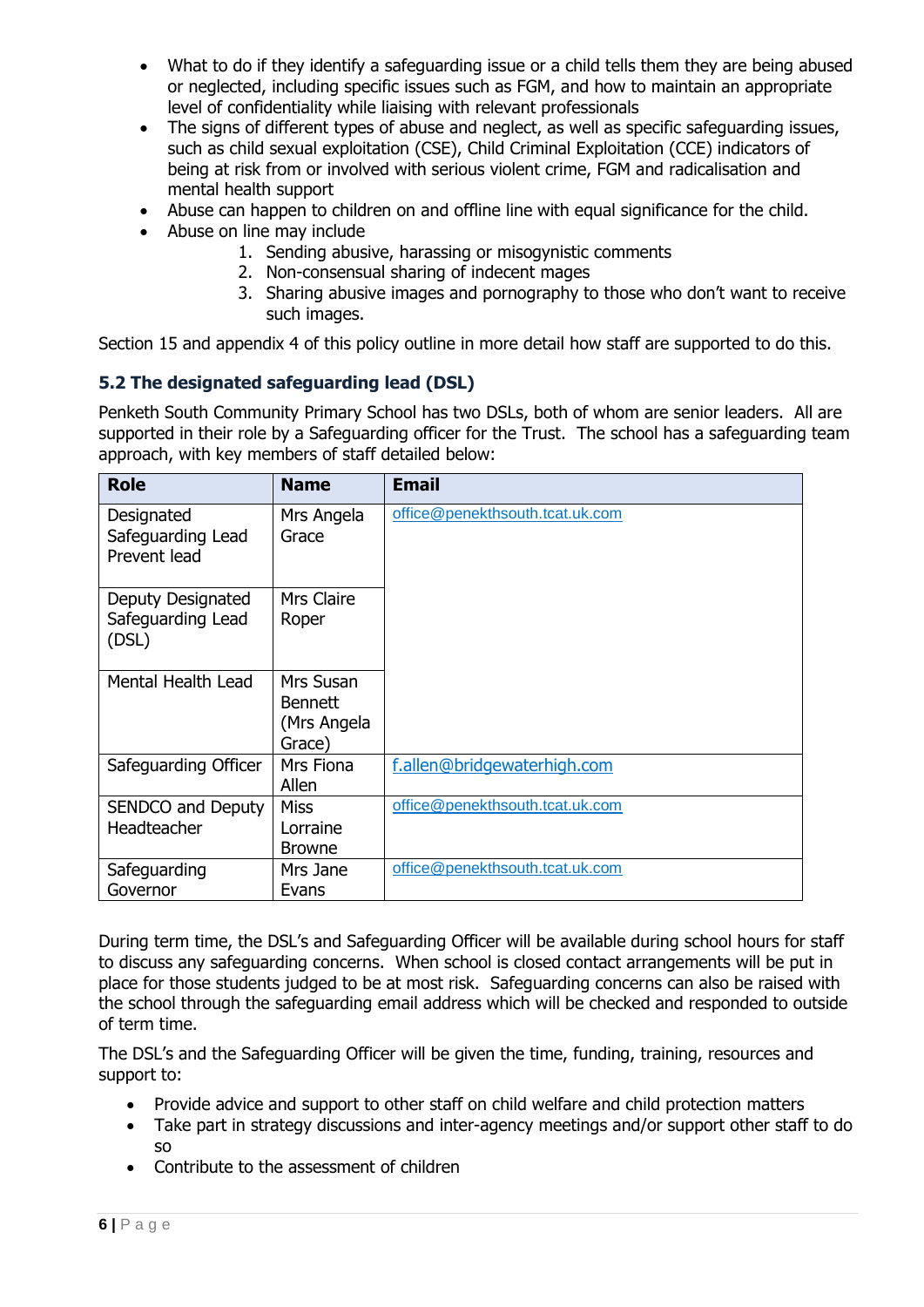• Refer suspected cases, as appropriate, to the relevant body (local authority children's social care, Channel programme, Disclosure and Barring Service, and/or police), and support staff who make such referrals directly

The DSL will also keep the headteacher informed of any issues, and liaise with local authority case managers and designated officers for child protection concerns as appropriate.

The full responsibilities of the DSL's are set out in their job description.

# **5.3 The governing body**

The governing body will approve this policy at each review, ensure it complies with the law and hold the Headteacher/Principal to account for its implementation.

The governing body will appoint link governor to monitor the effectiveness of this policy in conjunction with the full governing body. This is always a different person from the DSL.

The chair of governors will act as the 'case manager' in the event that an allegation of abuse is made against the Headteacher/Principal where appropriate (see appendix 3).

All governors will read Keeping Children Safe in Education.

All governors will complete annual Safeguarding Training

Section 15 of this policy has information on how governors are supported to fulfil their role.

## **5.4 The Headteacher/Principal**

The Principal/Headteacher is responsible for the implementation of this policy, including:

- Ensuring that staff (including temporary staff) and volunteers are informed of the systems which support safeguarding, including this policy, as part of their induction
- Communicating this policy to parents when their child joins the school and via the school website
- Ensuring that the DSL(s) have appropriate time, funding, training and resources, and that there is always adequate cover if the DSL is absent
- Ensuring that all staff undertake appropriate safeguarding and child protection training and update this regularly
- Acting as the 'case manager' in the event of an allegation of abuse made against another member of staff or volunteer, where appropriate (see appendix 3)

TCAT schools which are Early years providers and primary schools, will also,

• Follow the Safeguarding and Welfare requirements as set out in section 3 of the Early Years Foundation Stage (EYFS)

# **6. Confidentiality**

TCAT schools and academies are committed to maintaining the responsibility to protect data as laid down in the Date Protection Act and the TCAT GDPR Policy. We are also committed to ensuring that we share information with the Safeguarding Partners to ensure that:

- Timely information sharing is essential to effective safeguarding
- Fears about sharing information must not be allowed to stand in the way of the need to promote the welfare, and protect the safety, of children
- The Data Protection Act (DPA) 2018 and GDPR do not prevent, or limit, the sharing of information for the purposes of keeping children safe
- If staff need to share 'special category personal data', the DPA 2018 contains 'safeguarding of children and individuals at risk' as a processing condition that allows practitioners to share information without consent if it is not possible to gain consent, it cannot be reasonably expected that a practitioner gains consent, or if to gain consent would place a child at risk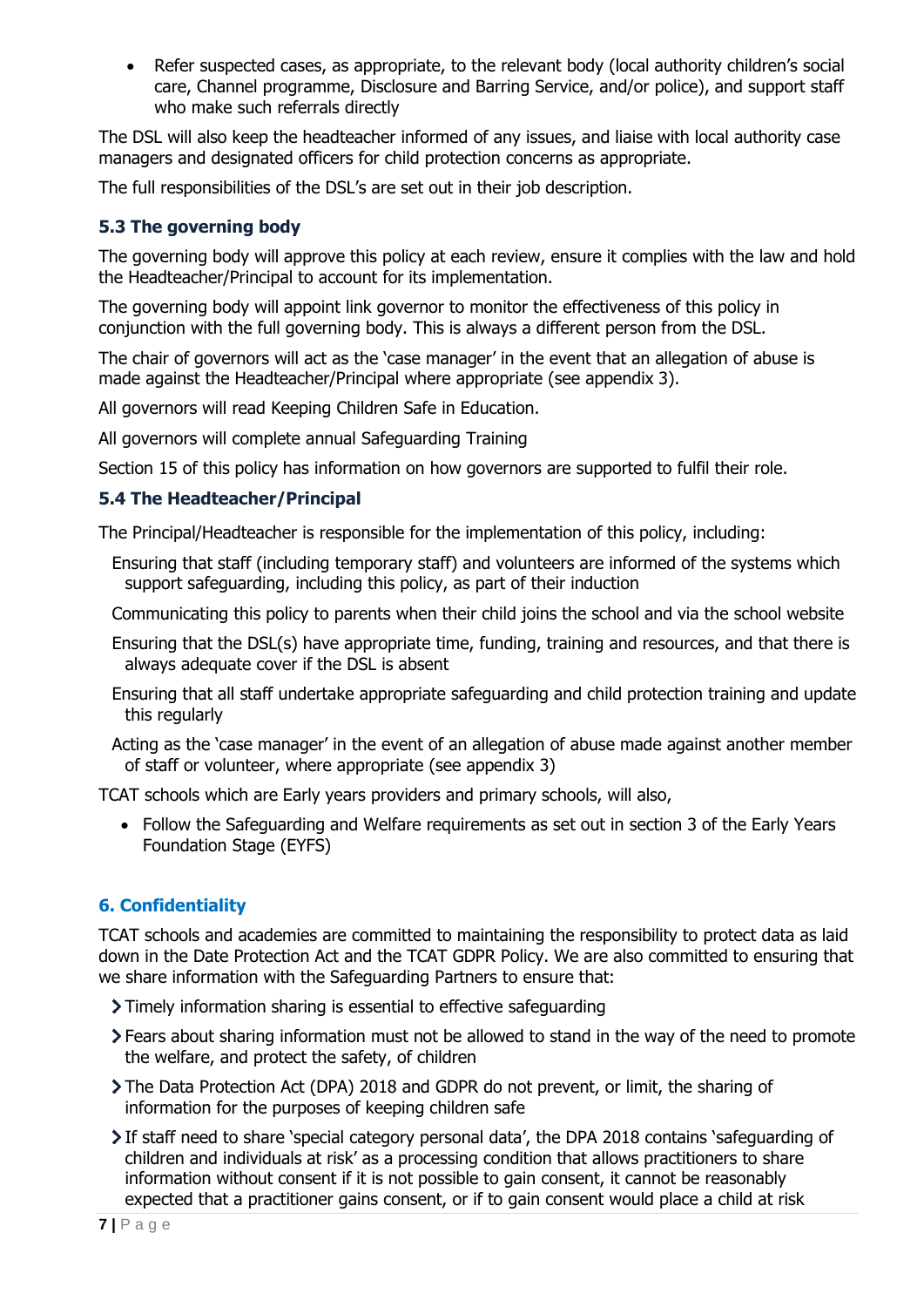- Staff should never promise a child that they will not tell anyone about a report of abuse, as this may not be in the child's best interests
- The government's [information sharing advice for safeguarding practitioners](https://www.gov.uk/government/publications/safeguarding-practitioners-information-sharing-advice) includes 7 'golden rules' for sharing information, and will support staff who have to make decisions about sharing information
- If staff are in any doubt about sharing information, they should speak to the designated safeguarding lead (or deputy)
- Confidentiality is also addressed in this policy with respect to record-keeping in section 14, and allegations of abuse against staff in appendix 3

# **7. Recognising abuse and taking action**

Staff, volunteers and governors of Penketh South Community Primary School must follow the procedures set out below in the event of a safeguarding issue.

Please note – in this and subsequent sections, you should take any references to the DSL to mean "the DSL (or deputy DSL)".

# **7.1 If a child is suffering or likely to suffer harm, or in immediate danger.**

If it is a medical emergency contact 999.

Inform the DSL immediately if a child is suffering or likely to suffer significant harm.

If contact with either DSL or the Safeguarding Officer cannot be made, then you should make a referral to Social Care and/or the Police. **ANYONE CAN MAKE A REFERRAL**

Tell the DSL (see section 5.2) as soon as possible if you make a referral directly.

The contact details and process for making a referral can be found below:

<https://www.warrington.gov.uk/mars>

## **7.2 If a child makes a disclosure to you**

If a child discloses a safeguarding issue to you, you should:

Listen to and believe them. Allow them time to talk freely and do not ask leading questions

Stay calm and do not show that you are shocked or upset

Reassure the child they have done the right thing in telling you.

Explain what will happen next and that you will have to pass this information on. Do not promise to keep it a secret

Write up your conversation as soon as possible in the child's own words. Stick to the facts, and do not put your own judgement on it

Sign and date the write-up and pass it on to the DSL. Alternatively, if appropriate, make a referral to children's social care and/or the police directly (see 7.1), and tell the DSL as soon as possible that you have done so

## **7.3 If you discover that FGM has taken place or a pupil is at risk of FGM**

The Department for Education's Keeping Children Safe in Education explains that FGM comprises "all procedures involving partial or total removal of the external female genitalia, or other injury to the female genital organs".

FGM is illegal in the UK and a form of child abuse with long-lasting, harmful consequences. It is also known as 'female genital cutting', 'circumcision' or 'initiation'.

Possible indicators that a pupil has already been subjected to FGM, and factors that suggest a pupil may be at risk, are set out in appendix 4.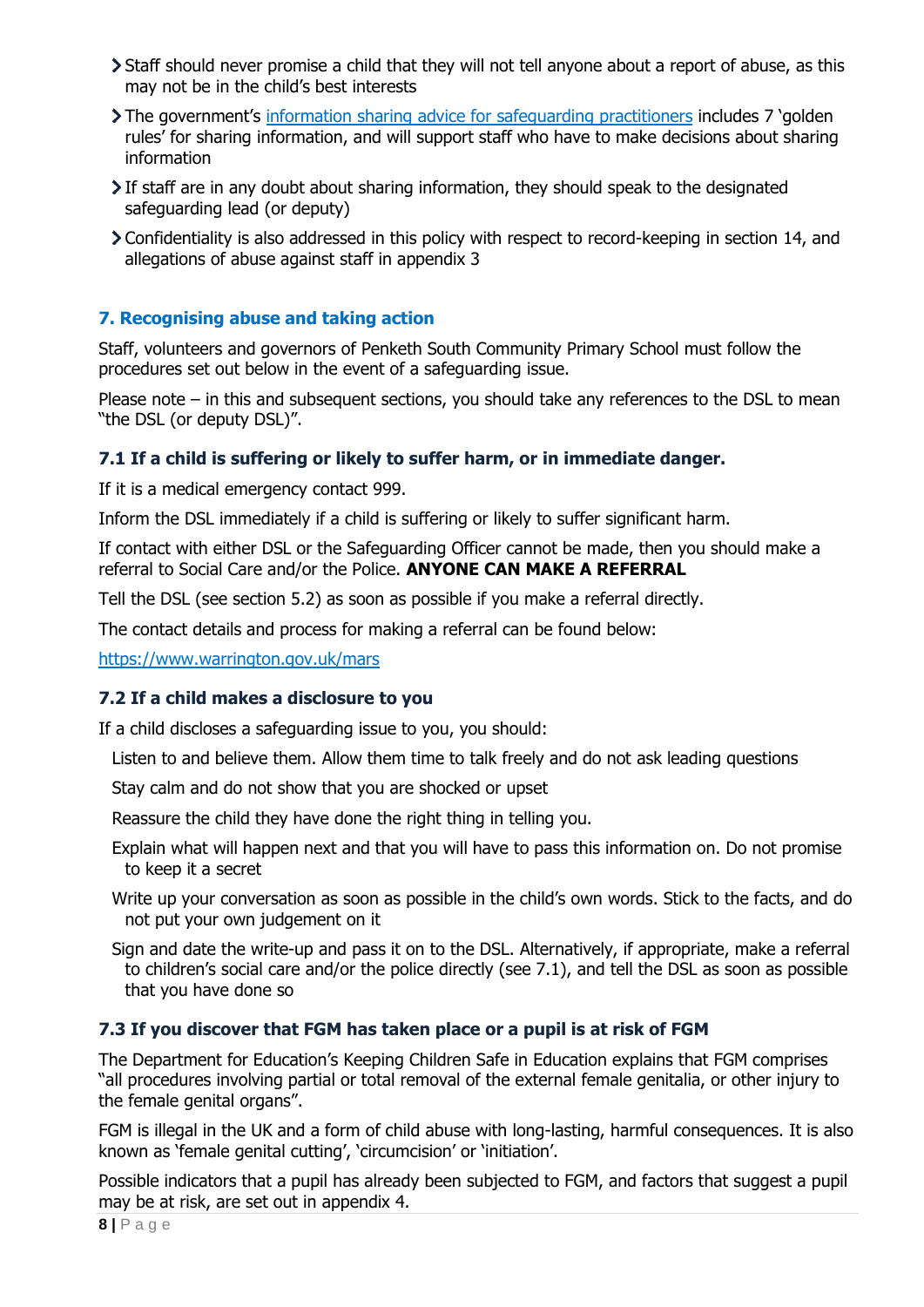**Any teacher who discovers (either through disclosure by the victim or visual evidence) that an act of FGM appears to have been carried out on a pupil under 18 must immediately report this to the police, personally. This is a statutory duty, and teachers will face disciplinary sanctions for failing to meet it.**

#### **Unless they have been specifically told not to disclose, they should also discuss the case with the DSL and involve children's social care as appropriate.**

**Any other member of staff** who discovers that an act of FGM appears to have been carried out on a **pupil under 18** must speak to the DSL and follow our local safeguarding procedures.

The duty for teachers mentioned above does not apply in cases where a pupil is at risk of FGM or FGM is suspected but is not known to have been carried out. Staff should not examine pupils.

**Any member of staff** who suspects a pupil is *at risk* of FGM or suspects that FGM has been carried out on a person over 18 must speak to the DSL.

#### **7.4 If you have concerns about a child (as opposed to believing a child is suffering or likely to suffer from harm, or is in immediate danger)**

It is important to share any concerns that you have with those in a position to further monitor and where necessary act on the concern. All TCAT schools and academies prioritise the safeguarding and welfare of pupils in their care. At Penketh South Community Primary School the welfare of pupils is supported by the Safeguarding Team, which includes our Mental Health Lead. Our SENDCO is also part of the wider team. All concerns about a pupil should be shared with the Designated Safeguarding Lead. The DSL(s) will decide of action is needed including support for the child directly from school or referral through to Early Help or indeed referral direct to Social Care. Where external agencies are involved the DSL(s) must be informed.

Figure 1 on page 11 illustrates the procedure to follow if you have any concerns about a child's welfare.

# **Early help**

Early help means providing support as soon as a problem emerges, at any point in a child's life. If early help is appropriate, the DSL(s) will lead on liaising with other agencies and setting up an interagency assessment as appropriate. This is in addition to the school's own Early Help offer in identifying emerging problems and supporting early on. Staff may be required to support other agencies and professionals in an early help assessment, in some cases acting as the lead practitioner.

The DSL(s) will keep the case under constant review and the school will consider a referral to local authority children's social care if the situation does not seem to be improving. Timelines of interventions will be monitored and reviewed.

Early Help is an important aspect of Safeguarding and many children and families can be supported by the process. In particular consideration to the offer of Early Help should be given to:

- Pupils with health conditions
- Pupils with mental health conditions
- Pupils with a family member in prison who are affected by parental offending
- Pupils at risk of honour-based abuse (such as forced marriage or female genital mutilation)
- Pupils who are persistently absent form school including persistent absences for part of the school day

<https://www.warrington.gov.uk/early-help>

## **Referral**

If it is appropriate to refer the case to local authority children's social care or the police, the DSL(s) will make the referral.

If you make a referral directly (see section 7.1), you must tell the DSL as soon as possible.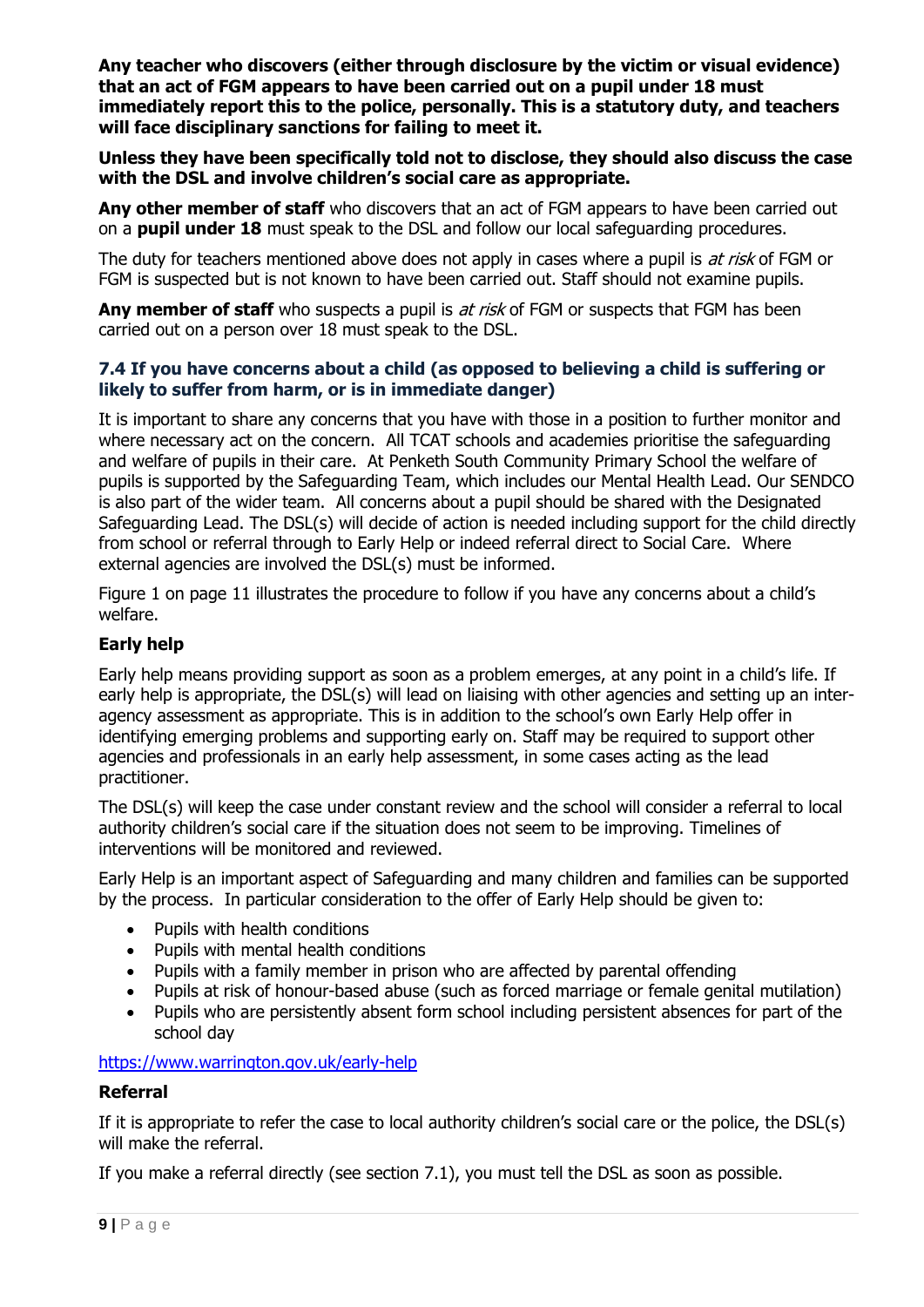The local authority will make a decision within 1 working day of a referral about what course of action to take and will let the person who made the referral know the outcome. The DSL who made the referral must follow up with the local authority if this information is not made available, and ensure outcomes are properly recorded.

If the child's situation does not seem to be improving after the referral, the DSL or person who made the referral must follow local escalation procedures to ensure their concerns have been addressed and that the child's situation improves.

# **7.5 If you have concerns about extremism**

If a child is not suffering or likely to suffer from harm, or in immediate danger then you should refer the matter to the DSL with responsibility for the Prevent Duty at Penketh South Community Primary, Mrs Angela Grace; in the exceptional case of this not being possible then speak to the Deputy DSL Mrs Claire Roper. The Department for Education also has a dedicated telephone helpline, 020 7340 7264, which school staff and governors can call to raise concerns about extremism with respect to a pupil. You can also email [counter.extremism@education.gov.uk.](mailto:counter.extremism@education.gov.uk) Note that this is not for use in emergency situations.

In an emergency, call 999 or the confidential anti-terrorist hotline on 0800 789 321 if you:

Think someone is in immediate danger

Think someone may be planning to travel to join an extremist group

See or hear something that may be terrorist-related

## **7.6 If you have a mental health concern**

Mental health problems can, in some cases, be an indicator that a child has suffered or is at risk of suffering abuse, neglect or exploitation.

All TCAT schools and academies have identified staff who are trained in responding to mental health concerns. At Penketh South Community Primary School we have a dedicated Mental Health Lead: Mrs Susan Bennett who is supported by the Headteacher (Mrs Angela Grace). All concerns about a child's mental health will be shared with the mental health lead who will decide how to respond. This may be through direct support from school or referral to external avenues of support like KOOTH or CAMHS. If the concern around mental health is also a concern around Safeguarding, then the DSL(s) must be informed.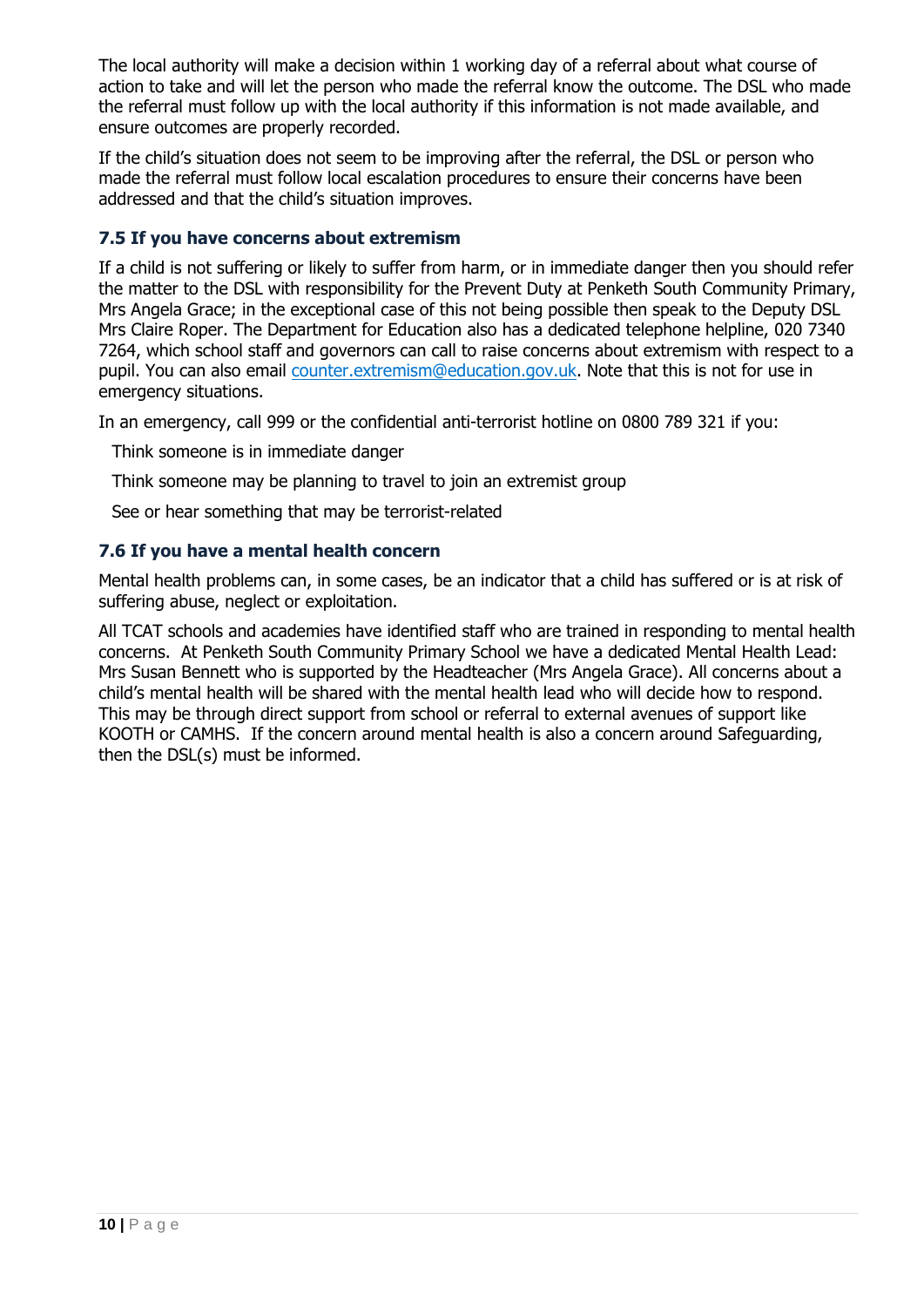# **Figure 1: procedure if you have concerns about a child's welfare (as opposed to believing a child is suffering or likely to suffer from harm, or in immediate danger)**

(Note – if the DSL is unavailable, this should not delay action. See section 7.4 for what to do.)

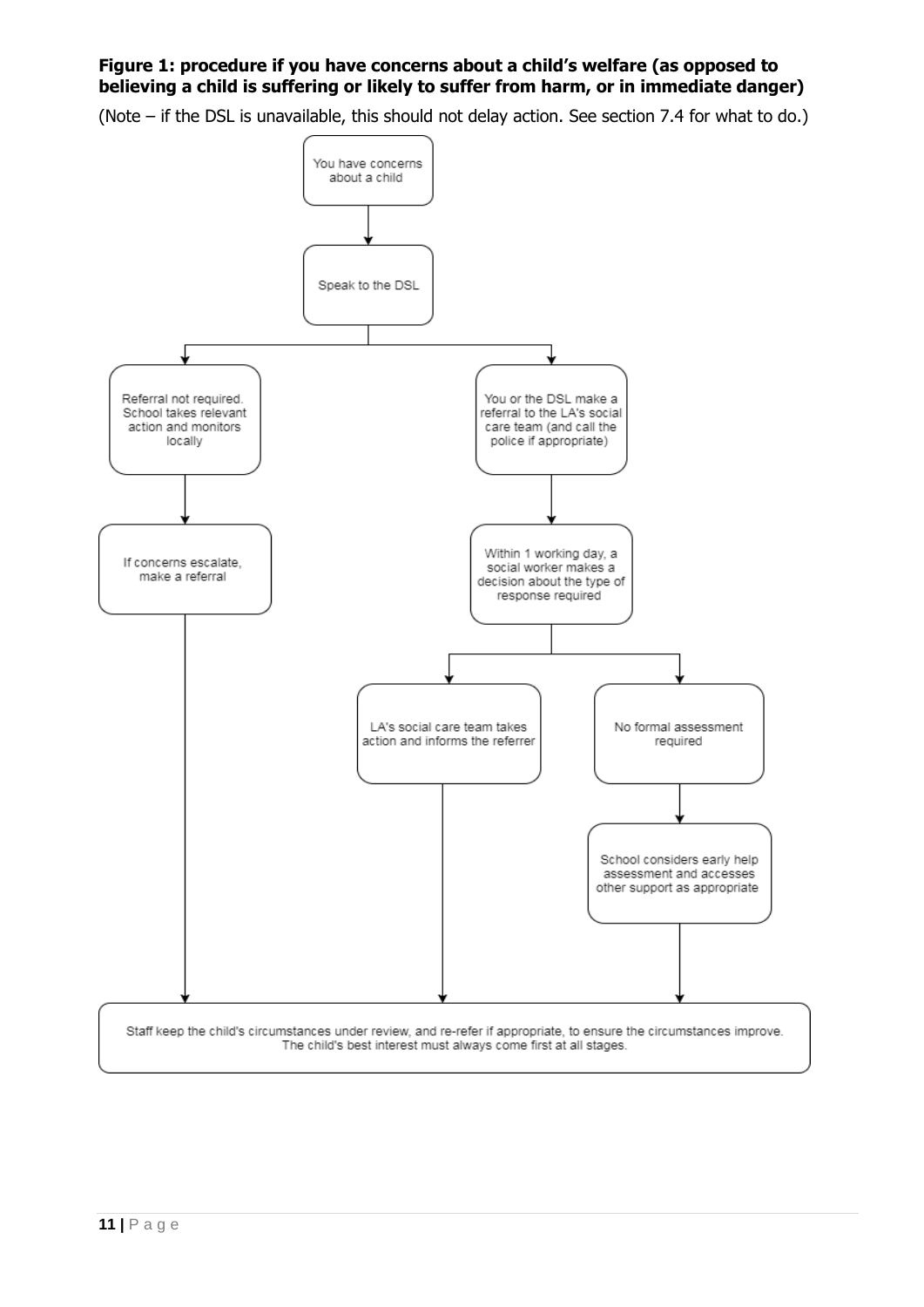#### **8.0 Concerns about a staff member, supply teacher or volunteer (Whistle blowing)**

If you have concerns about a member of staff (including a supply teacher or volunteer), or an allegation is made about a member of staff (including a supply teacher or volunteer) posing a risk of harm to children, speak to the Headteacher/Principal. If the concerns/allegations are about the headteacher, speak to the Chair of Governors.

The Headteacher/Principal or Chair of Governors will then follow the procedures set out in appendix 3, if appropriate.

TCAT schools who offer Early Years Provision follow the same procedures and the Whistle Blowing policy.

Where appropriate, the school will inform Ofsted of the allegation and actions taken, within the necessary timescale (see appendix 3 for more detail).

#### **9.0 Contextual Safeguarding**

'Contextual Safeguarding' is an approach to understanding and responding to young people's experiences of significant harm beyond their families. It recognises that the different relationships that young people form in their communities, schools and online can feature violence and abuse. Parents and carers may have very little influence over these contexts and young people's experiences of extra familial abuse can undermine parent-child relationships. At Penketh South we recognise this and in the assessment of and intervention with pupils and this forms a critical part if our safeguarding practices.

#### **10.0 Allegations of abuse made against other pupils (Peer on Peer Abuse)**

We recognise that children are capable of abusing their peers. Abuse will never be tolerated or passed off as "banter", "just having a laugh" or "part of growing up".

We also recognise the gendered nature of peer-on-peer abuse. However, all peer-on-peer abuse is unacceptable and will be taken seriously.

Most cases of pupils hurting other pupils will be dealt with under our school's behaviour policy, but this child protection and safeguarding policy will apply to any allegations that raise safeguarding concerns. This might include where the alleged behaviour:

- Is serious, and potentially a criminal offence
- Could put pupils in the school at risk
- Is violent
- Involves pupils being forced to use drugs or alcohol
- Involves sexual exploitation, sexual abuse or sexual harassment, such as indecent exposure, sexual assault, upskirting or sexually inappropriate pictures or videos (including sexting)

If a pupil makes an allegation of abuse against another pupil:

- You must record the allegation and tell the DSL / Deputy DSL(s) but **do not investigate it.**
- The DSL or Deputy DSL(s) will contact the local authority children's social care team and follow its advice, as well as the police if the allegation involves a potential criminal offence.
- The DSL or Deputy DSL(s) will put a risk assessment and support plan into place for all children involved (including the victim(s), the child(ren) against whom the allegation has been made and any others affected) with a named person they can talk to if needed- too specific
- The DSL or Deputy DSL(s) will contact the children and adolescent mental health services (CAMHS), if appropriate

At Penketh South Community Primary School we will minimise the risk of peer-on-peer abuse by:

• Challenging any form of derogatory or sexualised language or behaviour, including requesting or sending sexual images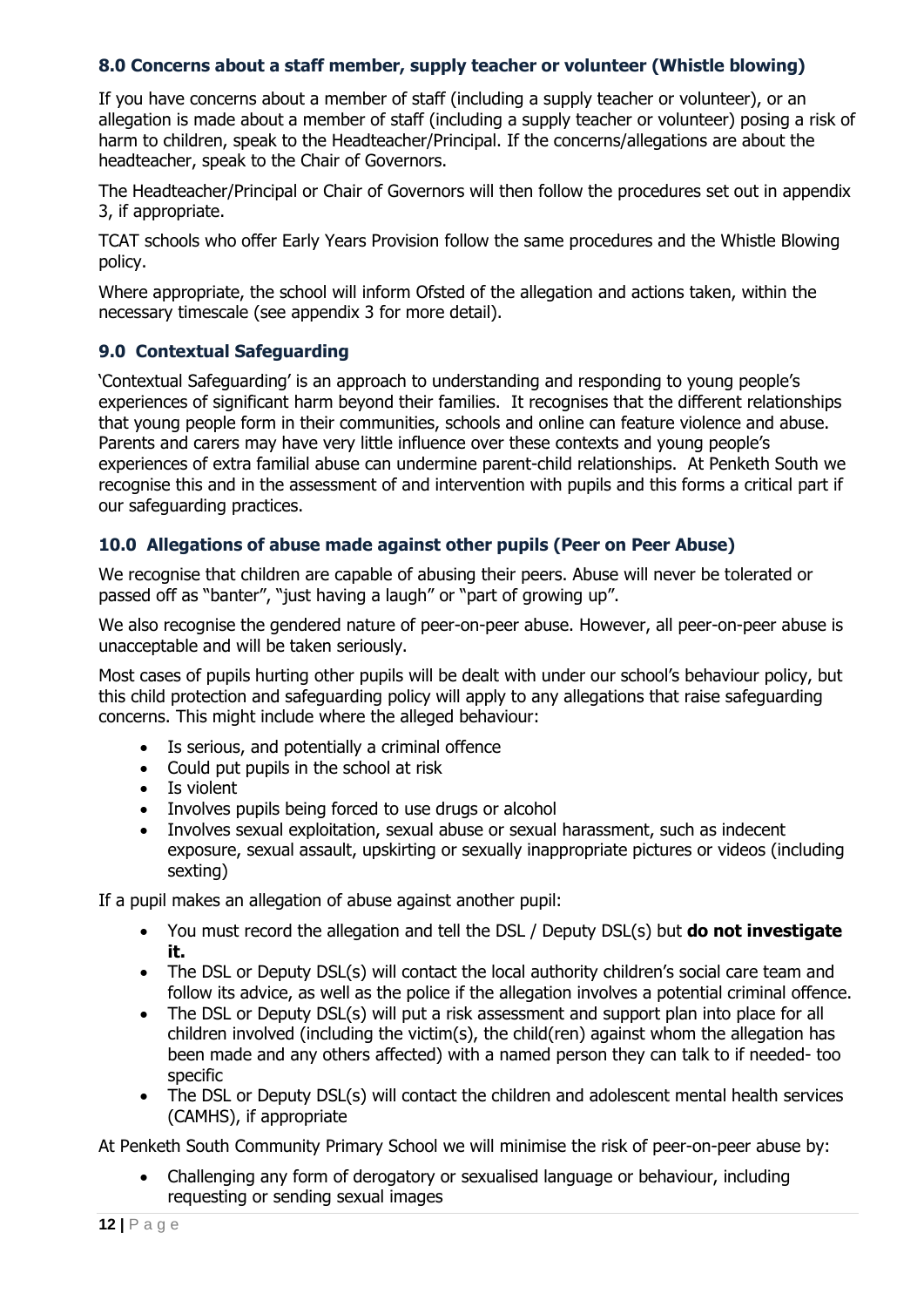- Being vigilant to issues that particularly affect different genders for example, sexualised or aggressive touching or grabbing towards female pupils, and initiation or hazing type violence with respect to boys
- Ensuring our SRE curriculum specifically and the broader Personal Development curriculum helps to educate pupils about appropriate behaviour and consent and respect for diversity.
- Ensuring pupils know they can talk to staff and where they can access advice confidentially
- Ensuring staff are trained to understand that a pupil harming a peer could be a sign that the child is being abused themselves, and that this would fall under the scope of this policy

# **10.1 Sexting**

In the event of sexting, Penketh South Community Primary School will follow the advice and guidance from the UK Council for Child Internet Safety.

#### **Your responsibilities when responding to an incident**

If you are made aware of an incident involving sexting (also known as 'youth produced sexual imagery'), you must report it to the DSL immediately.

#### **You must not**:

- View, download or share the imagery yourself, or ask a pupil to share or download it. If you have already viewed the imagery by accident, you must report this to the DSL
- Delete the imagery or ask the pupil to delete it
- Ask the pupil(s) who are involved in the incident to disclose information regarding the imagery (this is the DSL's responsibility)
- Share information about the incident with other members of staff, the pupil(s) it involves or their, or other, parents and/or carers
- Say or do anything to blame or shame any young people involved

You should explain that you need to report the incident, and reassure the pupil(s) that they will receive support and help from the DSL.

#### **Initial review meeting**

Following a report of an incident, the DSL will hold an initial review meeting with appropriate school staff. This meeting will consider the initial evidence and aim to determine:

- Whether there is an immediate risk to pupil(s)
- If a referral needs to be made to the police and/or children's social care
- If it is necessary to view the imagery in order to safeguard the young person (in most cases, imagery should not be viewed)
- What further information is required to decide on the best response
- Whether the imagery has been shared widely and via what services and/or platforms (this may be unknown)
- Whether immediate action should be taken to delete or remove images from devices or online services
- Any relevant facts about the pupils involved which would influence risk assessment
- If there is a need to contact another school, college, setting or individual
- Whether to contact parents or carers of the pupils involved (in most cases parents should be involved)

#### **The DSL will make an immediate referral to police and/or children's social care if:**

- The incident involves an adult
- There is reason to believe that a young person has been coerced, blackmailed or groomed, or if there are concerns about their capacity to consent (for example owing to special educational needs)
- What the DSL knows about the imagery suggests the content depicts sexual acts which are unusual for the young person's developmental stage, or are violent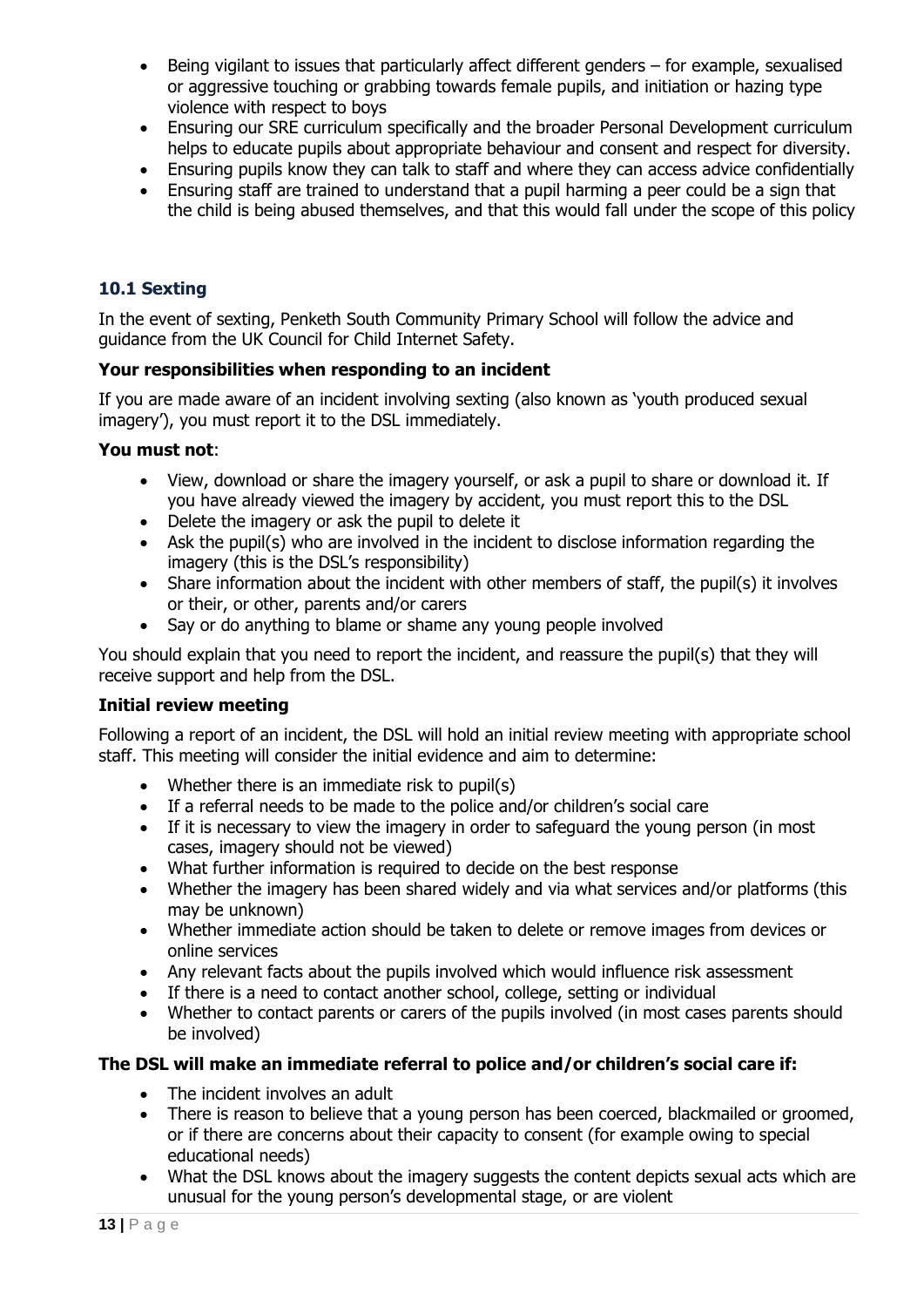- The imagery involves sexual acts and any pupil in the imagery **is under 13**
- The DSL has reason to believe a pupil is at immediate risk of harm owing to the sharing of the imagery (for example, the young person is presenting as suicidal or self-harming)

If none of the above apply then the DSL, in consultation with the headteacher and other members of staff as appropriate, may decide to respond to the incident without involving the police or children's social care.

# **Further review by the DSL**

- If at the initial review stage a decision has been made not to refer to police and/or children's social care, the DSL will conduct a further review.
- They will hold interviews with the pupils involved (if appropriate) to establish the facts and assess the risks.
- If at any point in the process there is a concern that a pupil has been harmed or is at risk of harm, a referral will be made to children's social care and/or the police immediately.

## **Informing parents**

The DSL will inform parents at an early stage and keep them involved in the process, unless there is a good reason to believe that involving them would put the pupil at risk of harm.

## **Referring to the police**

If it is necessary to refer an incident to the police, this will be done through contact with the School Liaison Officer in the first instance if in exceptional circumstances this is not possible then the referral will be made through 101

## **Recording incidents**

All sexting incidents and the decisions made in responding to them will be recorded. The recordkeeping arrangements set out in section 14 of this policy also apply to recording incidents of sexting.

## **Curriculum coverage**

Pupils are taught about the issues surrounding sexting as part of our PSHE within the Personal Development Curriculum. Specifically, they are taught:

- What it is
- How it is most likely to be encountered
- The consequences of requesting, forwarding or providing such images, including when it is and is not abusive
- Issues of legality
- The risk of damage to people's feelings and reputation
- Pupils also learn the strategies and skills needed to manage:
- Specific requests or pressure to provide (or forward) such images
- The receipt of such images

Pupils with SEND who may not be able to access this learning as their peers do will be taught a specific differentiated curriculum to ensure that they are aware of the meaning and risks involved in sexting.

This policy on sexting is also shared with pupils so they are aware of the processes the school will follow in the event of an incident.

## **11. Notifying parents**

Where appropriate, we will discuss any concerns about a child with the child's parents. The DSL will normally do this in the event of a suspicion or disclosure.

Other staff will only talk to parents about any such concerns following consultation with the DSL.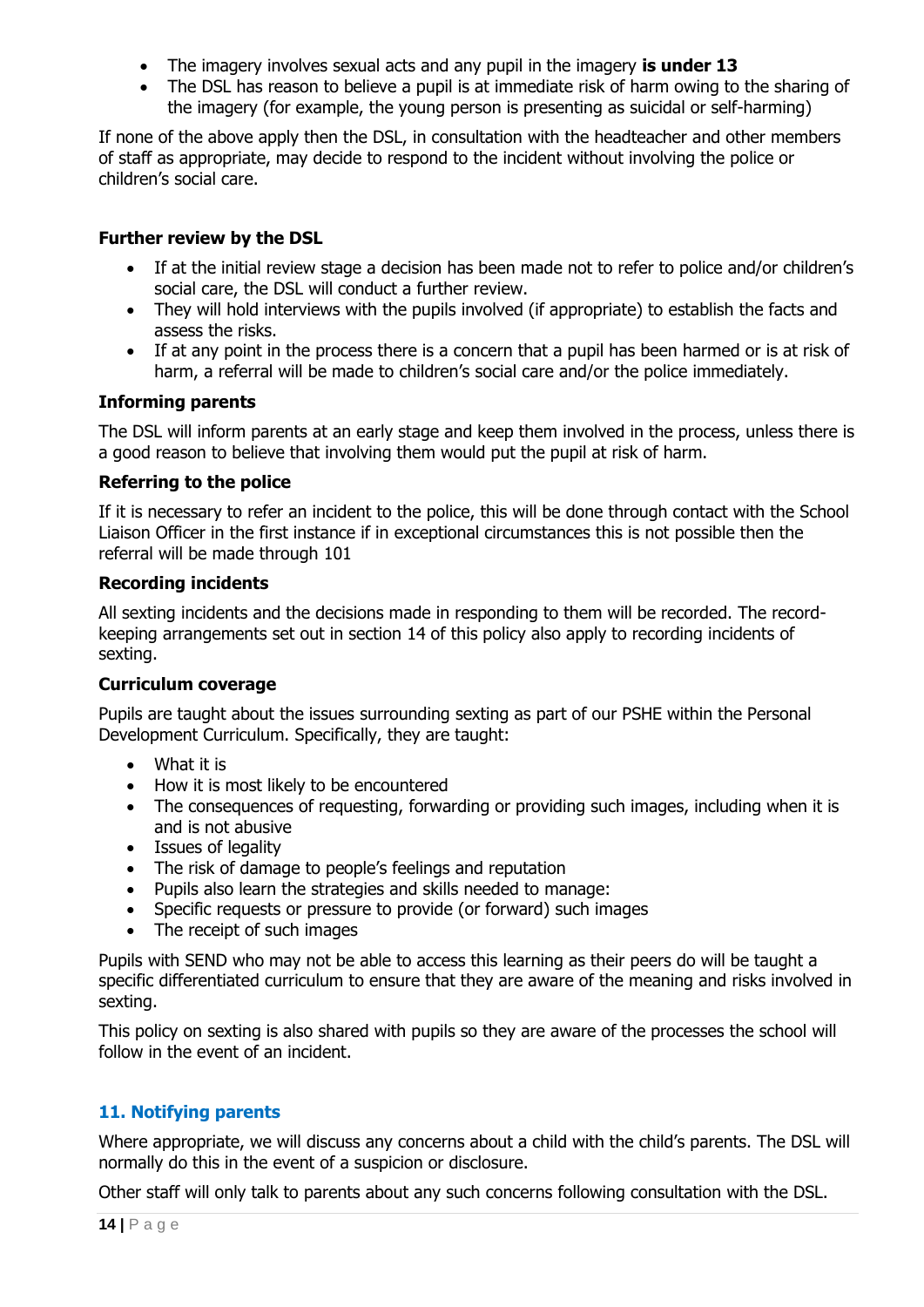If we believe that notifying the parents would increase the risk to the child, we will discuss this with the local authority children's social care team before doing so.

In the case of allegations of abuse made against other children, we will normally notify the parents of all the children involved.

# **12. Pupils with special educational needs and disabilities**

We recognise that pupils with special educational needs (SEN) and disabilities can face additional safeguarding challenges. Additional barriers can exist when recognising abuse and neglect in this group, including:

- Assumptions that indicators of possible abuse such as behaviour, mood and injury relate to the child's disability without further exploration
- Pupils being more prone to peer group isolation than other pupils
- The potential for pupils with SEN and disabilities being disproportionally impacted by behaviours such as bullying, without outwardly showing any signs
- Communication barriers and difficulties in overcoming these barriers

At Penketh South Community Primary School we further support pupils with SEND. This includes:

- Liaison with the school Deputy Headteacher / SENDCo where Safeguarding concerns involve a pupil with additional needs.
- Ensuring all SEND pupils have a member of the EST who knows the pupil well
- Maintaining strong communication between home and school
- Ensuring that all curriculum coverage aimed at helping pupils to keep themselves safe is accessible to pupils with SEND.
- Ensuring that all pupils with SEND are able to access all aspects of school life and be a full part of the school community.

# **13. Pupils with a social worker and those identified as Vulnerable**

Pupils may need a social worker due to safeguarding or welfare needs. We recognise that a child's experiences of adversity and trauma can leave them vulnerable to further harm as well as potentially creating barriers to attendance, learning, behaviour and mental health. All TCAT schools and academies maintain a register of Vulnerable Pupils including those with allocated Social Workers. At Penketh South Community Primary School this is the Vulnerable Risk Registers (VRR). The VRR holds pupils with Social Workers and those within the Early Help Process. It also holds pupils who are receiving support from agencies or intensely at school. Penketh South Community Primary's safeguarding Team made up of the DSL's, Mental Health Lead and SENDCO meet fortnightly to monitor the wellbeing of these pupils.

## **14. Looked-after and previously looked-after children**

We will ensure that staff have the skills, knowledge and understanding to keep looked-after children and previously looked-after children safe. In particular, we will ensure that:

- Appropriate staff have relevant information about children's looked after legal status, contact arrangements with birth parents or those with parental responsibility, and care arrangements
- The DSL's have details of children's social workers and relevant virtual school heads

We have appointed a designated teacher, Mrs Lisa Wilding who is responsible for promoting the educational achievement of looked-after children and previously looked-after children in line with statutory quidance.

The designated teacher is appropriately trained and has the relevant qualifications and experience to perform the role. As part of their role they will work closely with the DSLs to ensure that all Safeguarding matter are dealt with promptly.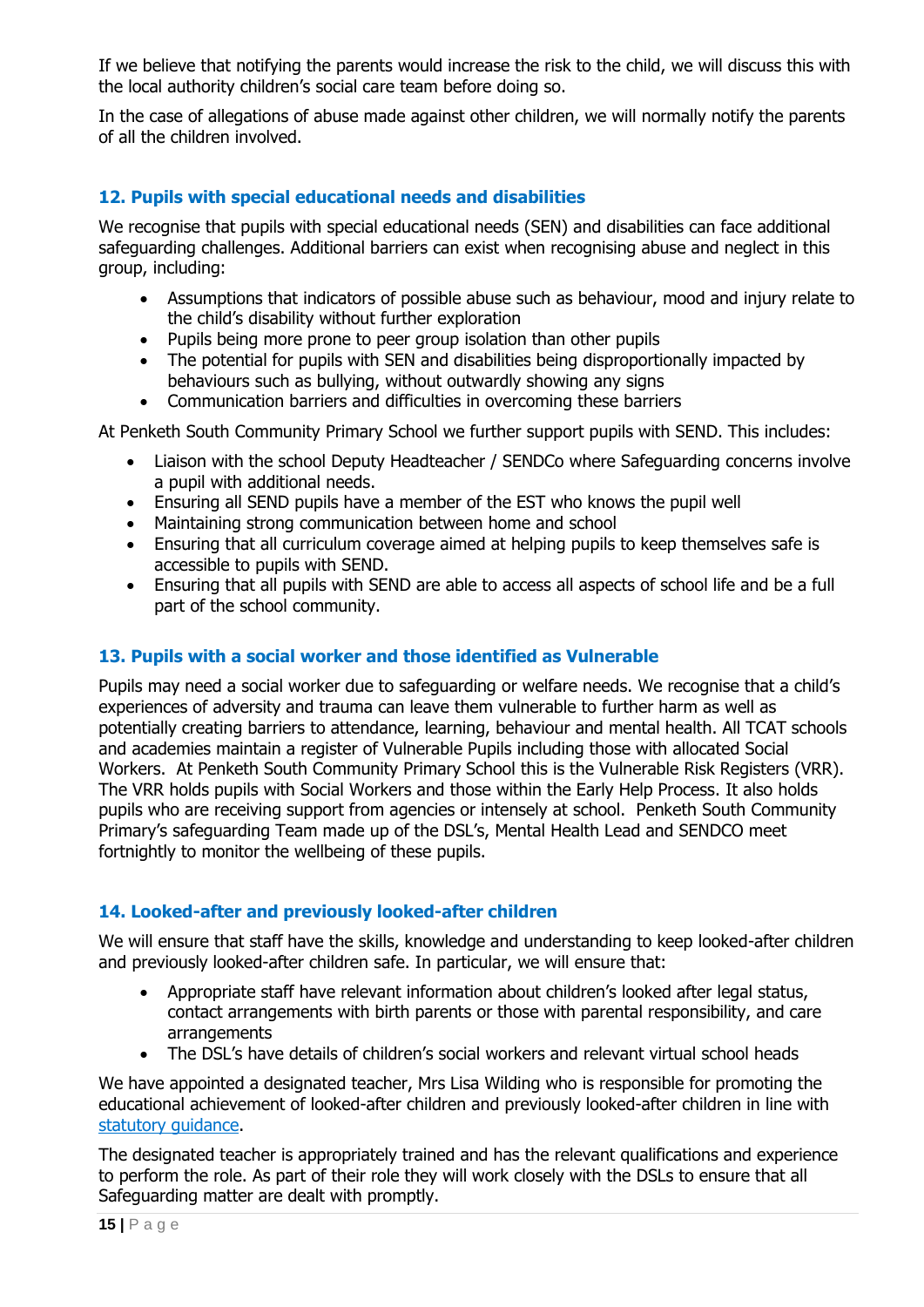#### **15. Mobile phones**

Staff and pupils are allowed to bring mobile phones to Penketh South Community Primary School. Appropriate use of mobile phones in school by pupils and staff is covered in Penketh South Community Primary School's Online Safety Policy and the school's Mobile Phone Policy.

## **16. Complaints and concerns about school safeguarding policies**

#### **16.1 Complaints against staff**

Will be dealt with under the TCAT Complaints Procedures

#### **16.2 Other complaints**

Will be dealt with under the TCAT Complaints Procedure

#### **16.3 Whistle-blowing**

TCAT has a separate Whistle Blowing Policy which all employees will be familiar with.

#### **17. Record-keeping**

We will hold records in line with the TCAT records retention schedule.

All safeguarding documentation will be logged and stored on CPOMS (Child Protection Management System)

Confidential information and records will be held securely and only available to those who have a right or professional need to see them.

Safeguarding records relating to individual children will be retained for a reasonable period of time after they have left the school.

If a child for whom the school has, or has had, safeguarding concerns moves to another school, the DSL will ensure that their Safeguarding information is forwarded promptly and securely, and separately from the main pupil file. In addition, if the concerns are significant or complex, and/or social services are involved, the DSL will speak to the DSL of the receiving school and provide information to enable them to have time to make any necessary preparations to ensure the safety of the child. All TCAT schools and academies use CPOMS an electronic secure information management system for the Child Protection and Safeguarding matters.

In addition:

- Appendix 2 sets out our policy on record-keeping specifically with respect to recruitment and preemployment checks
- Appendix 3 sets out our policy on record-keeping with respect to allegations of abuse made against staff

## **18. Training**

#### **18.1 All staff**

All staff at Penketh South Community Primary School and all staff in TCAT schools and academies will undertake HAYS Child Protection and Safeguarding training annually. The training covers:

- **Safeguarding Children** including recognizing different types of abuse, FGM, Forced Marriage, Peer on Peer Abuse and Children Missing Education.
- **Radicalisation and Extremism** including Prevent Strategy guidance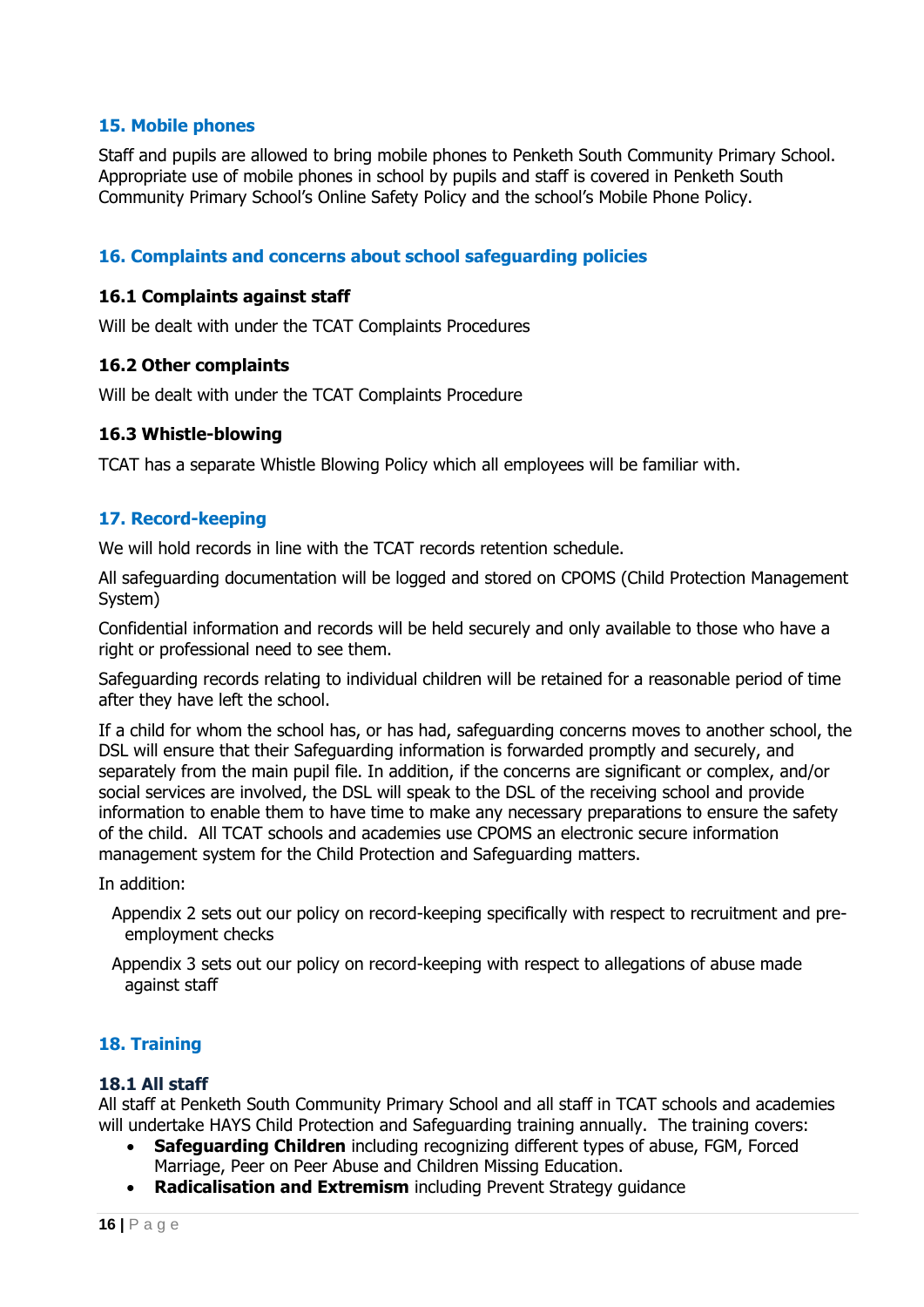- **Mental Health and wellbeing** including types of mental health needs
- **How to Keep children Safe** including raising concerns about a child
- **Online Safety** including cyber bullying and sexting

In addition, the DSL's within each of the schools and academies will direct regular briefings to all staff in local and national context. The TCAT Safeguarding Hub will further disseminate guidance and provide training to individual schools and DSL's and broader Safeguarding staff.

At Penketh South Community Primary School Supply teachers and those volunteering will read the Visitor's Handbook and this policy prior to commencing their role within school as well as receiving an induction. All visitors to the school will be issued with information regarding Safeguarding principals and how to identify and respond to any safeguarding concerns.

# **18.2 The DSL and Deputy DSL**

The DSL's will undertake child protection and safeguarding training at least every 2 years.

In addition, they will update their knowledge and skills at regular intervals and at least annually (for example, through e-bulletins, meeting other DSLs, or taking time to read and digest safeguarding developments).

They will also undertake Prevent awareness training.

## **18.3 Governors**

All governors at Penketh South Community Primary School complete the HAYS Safeguarding Training annually

As the chair of governors may be required to act as the 'case manager' in the event that an allegation of abuse is made against the headteacher, they receive training in managing allegations for this purpose.

## **18.4 Recruitment – interview panels**

At least one person conducting any interview for a post at the school will have undertaken safer recruitment training. At Penketh South Community Primary School all members of the Senior Leadership Team and the Chair of Governors undertake HAYS Safer Recruitment Training annually. This will cover, as a minimum, the contents of the Department for Education's statutory guidance, Keeping Children Safe in Education, and will be in line with local safeguarding procedures.

## **18.5 Staff who have contact with pupils and families**

All Schools and academies within TCAT will have access to Supervision for DSL's and Safeguarding Leads through TCAT's Lead Practitioner for Safeguarding supported by the TCAT Safeguarding Hub. Penketh South Community Primary School also recognises that staff who have regular and often intense contact with children and families will also require supervision. We will provide this through the function of the Safeguarding Team and through the Mental Health First Aider, Mrs Vicky Briggs as required.

## **19. Monitoring arrangements**

This policy will be reviewed **annually** by Vicky Briggs, Executive Headteacher. At every review, it will be approved by the full governing board.

## **20. Links with other policies-**

This policy links to the following policies and procedures:

**TCAT Polices GDPR CCTV** Whistle Blowing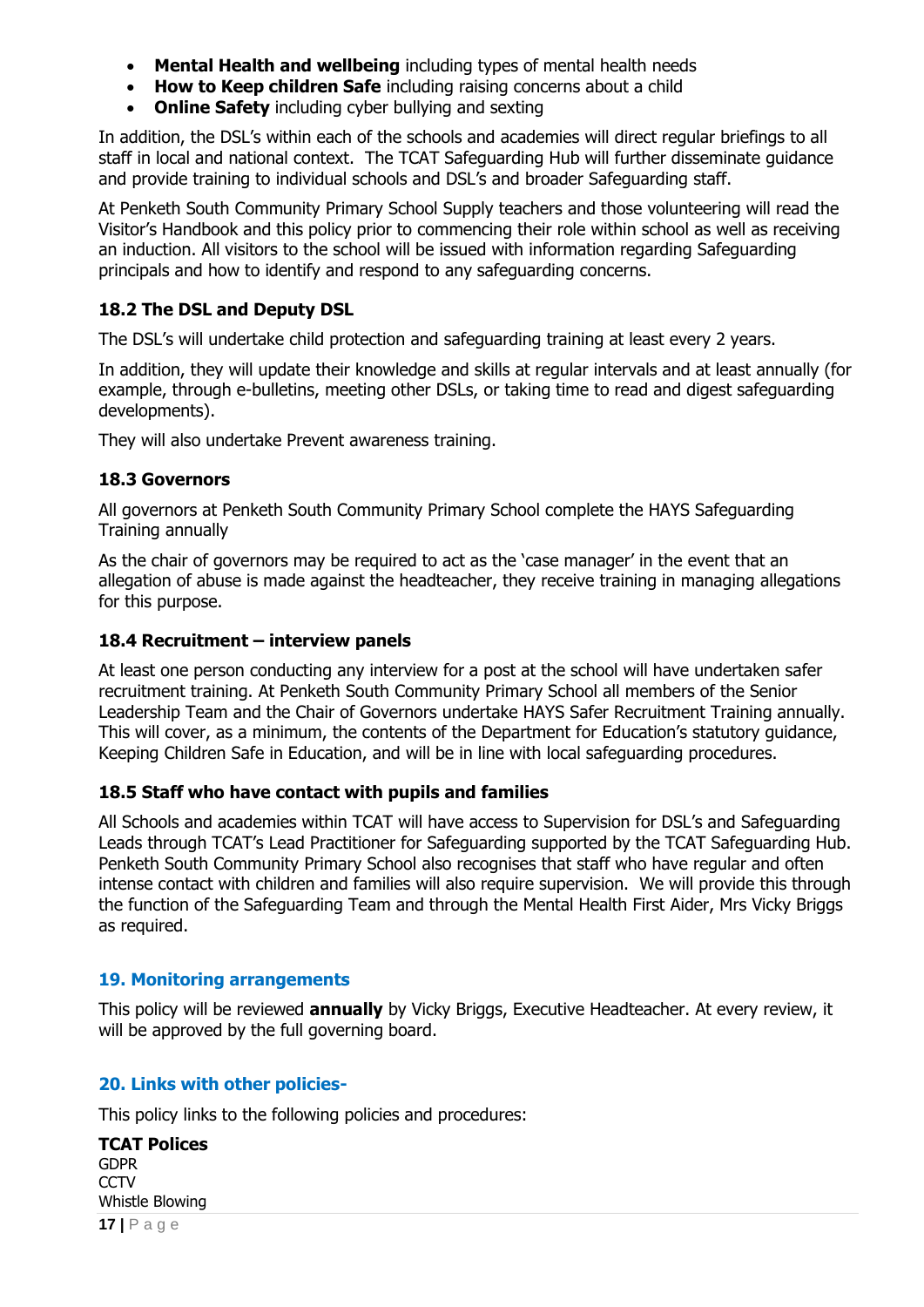Complaints **Equality** Health and Safety

# **Penketh South Community Primary School Policies:**

Positive Behaviour Policy and Attendance Online Safety Policy SRE Policy SEND Policy Privacy and Acceptable Use Policies Anti-Bullying Policy Mental Health and Wellbeing Policy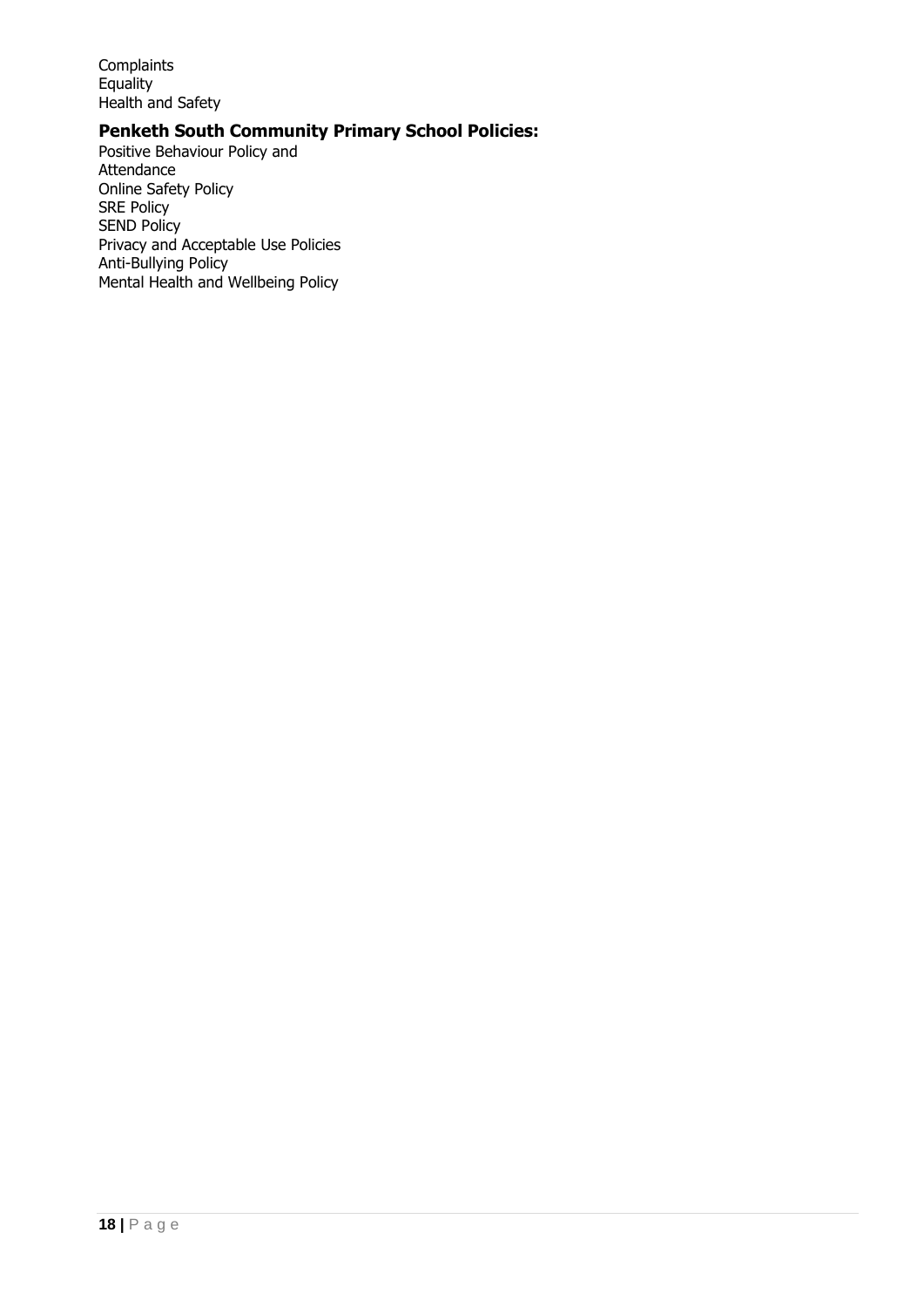#### **These appendices are based on the Department for Education's statutory guidance, Keeping Children Safe in Education.**

#### **Appendix 1: types of abuse**

Abuse, including neglect, and safeguarding issues are rarely standalone events that can be covered by one definition or label. In most cases, multiple issues will overlap.

**Physical abuse** may involve hitting, shaking, throwing, poisoning, burning or scalding, drowning, suffocating or otherwise causing physical harm to a child. Physical harm may also be caused when a parent or carer fabricates the symptoms of, or deliberately induces, illness in a child.

**Emotional abuse** is the persistent emotional maltreatment of a child such as to cause severe and adverse effects on the child's emotional development. Some level of emotional abuse is involved in all types of maltreatment of a child, although it may occur alone.

Emotional abuse may involve:

- Conveying to a child that they are worthless or unloved, inadequate, or valued only insofar as they meet the needs of another person
- Not giving the child opportunities to express their views, deliberately silencing them or 'making fun' of what they say or how they communicate
- Age or developmentally inappropriate expectations being imposed on children. These may include interactions that are beyond a child's developmental capability, as well as overprotection and limitation of exploration and learning, or preventing the child participating in normal social interaction
- Seeing or hearing the ill-treatment of another
- Serious bullying (including cyberbullying), causing children frequently to feel frightened or in danger, or the exploitation or corruption of children

**Sexual abuse** involves forcing or enticing a child or young person to take part in sexual activities, not necessarily involving a high level of violence, whether or not the child is aware of what is happening. The activities may involve:

- Physical contact, including assault by penetration (for example rape or oral sex) or nonpenetrative acts such as masturbation, kissing, rubbing and touching outside of clothing
- Non-contact activities, such as involving children in looking at, or in the production of, sexual images, watching sexual activities, encouraging children to behave in sexually inappropriate ways, or grooming a child in preparation for abuse (including via the internet)

Sexual abuse is not solely perpetrated by adult males. Women can also commit acts of sexual abuse, as can other children.

**Neglect** is the persistent failure to meet a child's basic physical and/or psychological needs, likely to result in the serious impairment of the child's health or development. Neglect may occur during pregnancy as a result of maternal substance abuse.

Once a child is born, neglect may involve a parent or carer failing to:

- Provide adequate food, clothing and shelter (including exclusion from home or abandonment)
- Protect a child from physical and emotional harm or danger
- Ensure adequate supervision (including the use of inadequate care-givers)
- Ensure access to appropriate medical care or treatment
- It may also include neglect of, or unresponsiveness to, a child's basic emotional needs.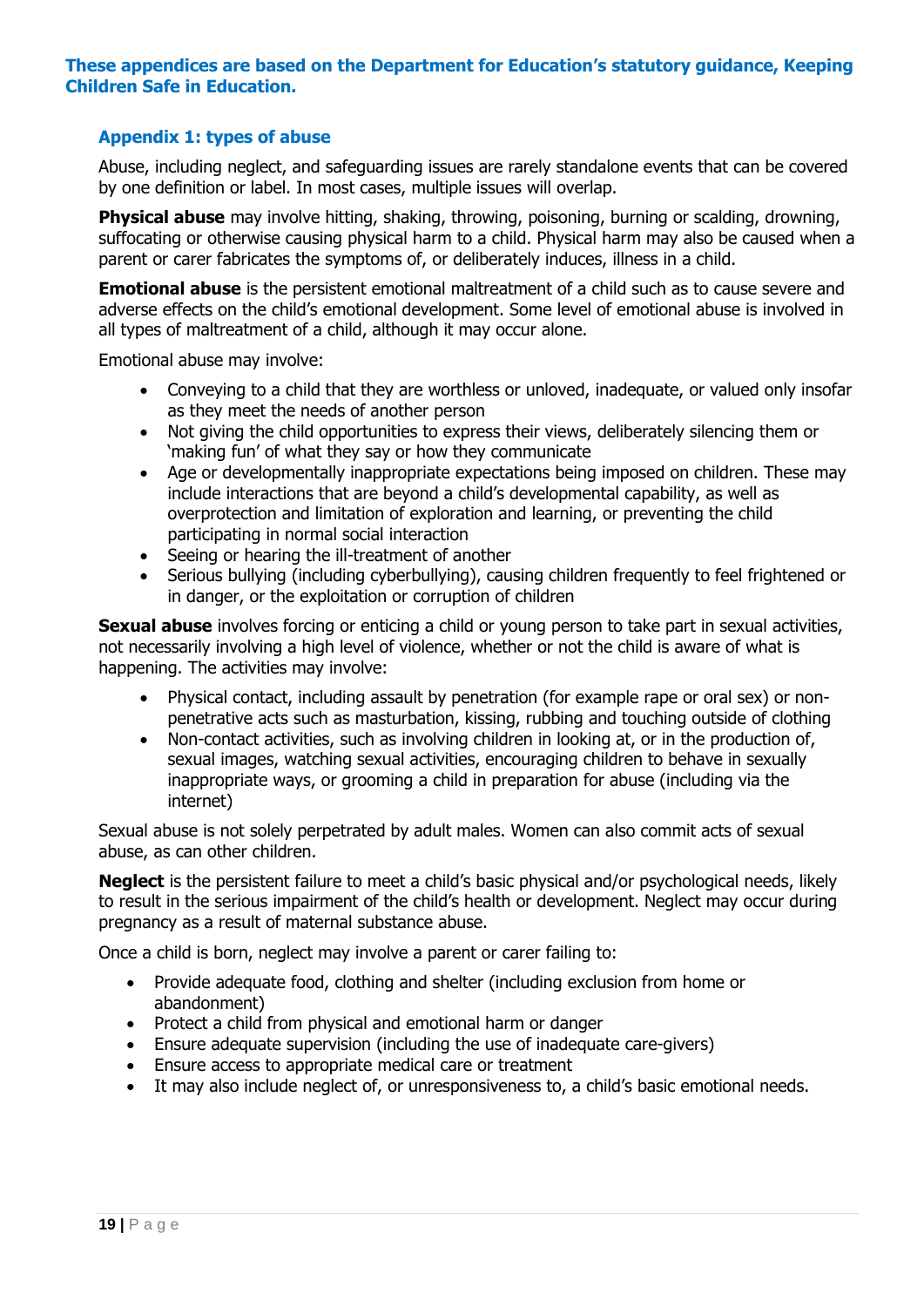# **Appendix 2: safer recruitment and DBS checks – policy and procedures**

We will record all information on the checks carried out in the school's single central record (SCR). Copies of these checks, where appropriate, will be held in individuals' personnel files. We follow requirements and best practice in retaining copies of these checks, as set out below.

#### **New staff**

When appointing new staff, we will:

- Verify their identity
- Obtain (via the applicant) an enhanced Disclosure and Barring Service (DBS) certificate, including barred list information for those who will be engaging in regulated activity (see definition below). We will not keep a copy of this for longer than 6 months
- Obtain a separate barred list check if they will start work in regulated activity before the DBS certificate is available
- Verify their mental and physical fitness to carry out their work responsibilities
- Verify their right to work in the UK. We will keep a copy of this verification for the duration of the member of staff's employment and for 2 years afterwards
- Verify their professional qualifications, as appropriate
- Ensure they are not subject to a prohibition order if they are employed to be a teacher
- Carry out further additional checks, as appropriate, on candidates who have lived or worked outside of the UK, including (where relevant) any teacher sanctions or restrictions imposed by a European Economic Area professional regulating authority, and criminal records checks or their equivalent
- Check that candidates taking up a management position are not subject to a prohibition from management (section 128) direction made by the secretary of state

TCAT schools with pupils under age 8 will ensure that appropriate checks are carried out to ensure that individuals are not disqualified under the 2018 Childcare Disqualification Regulations and Childcare Act 2006. Where we take a decision that an individual falls outside of the scope of these regulations and we do not carry out such checks, we will retain a record of our assessment on the individual's personnel file. This will include our evaluation of any risks and control measures put in place, and any advice sought

We will ask for written information about previous employment history and check that information is not contradictory or incomplete.

We will seek references on all short-listed candidates, including internal candidates, before interview. We will scrutinise these and resolve any concerns before confirming appointments. The references requested will ask specific questions about the suitability of the applicant to work with children.

#### **Regulated activity** means a person who will be:

- Responsible, on a regular basis in a school or college, for teaching, training, instructing, caring for or supervising children; or
- Carrying out paid, or unsupervised unpaid, work regularly in a school or college where that work provides an opportunity for contact with children; or
- Engaging in intimate or personal care or overnight activity, even if this happens only once and regardless of whether they are supervised or not

## **Existing staff**

If we have concerns about an existing member of staff's suitability to work with children, we will carry out all the relevant checks as if the individual was a new member of staff. We will also do this if an individual moves from a post that is not regulated activity to one that is.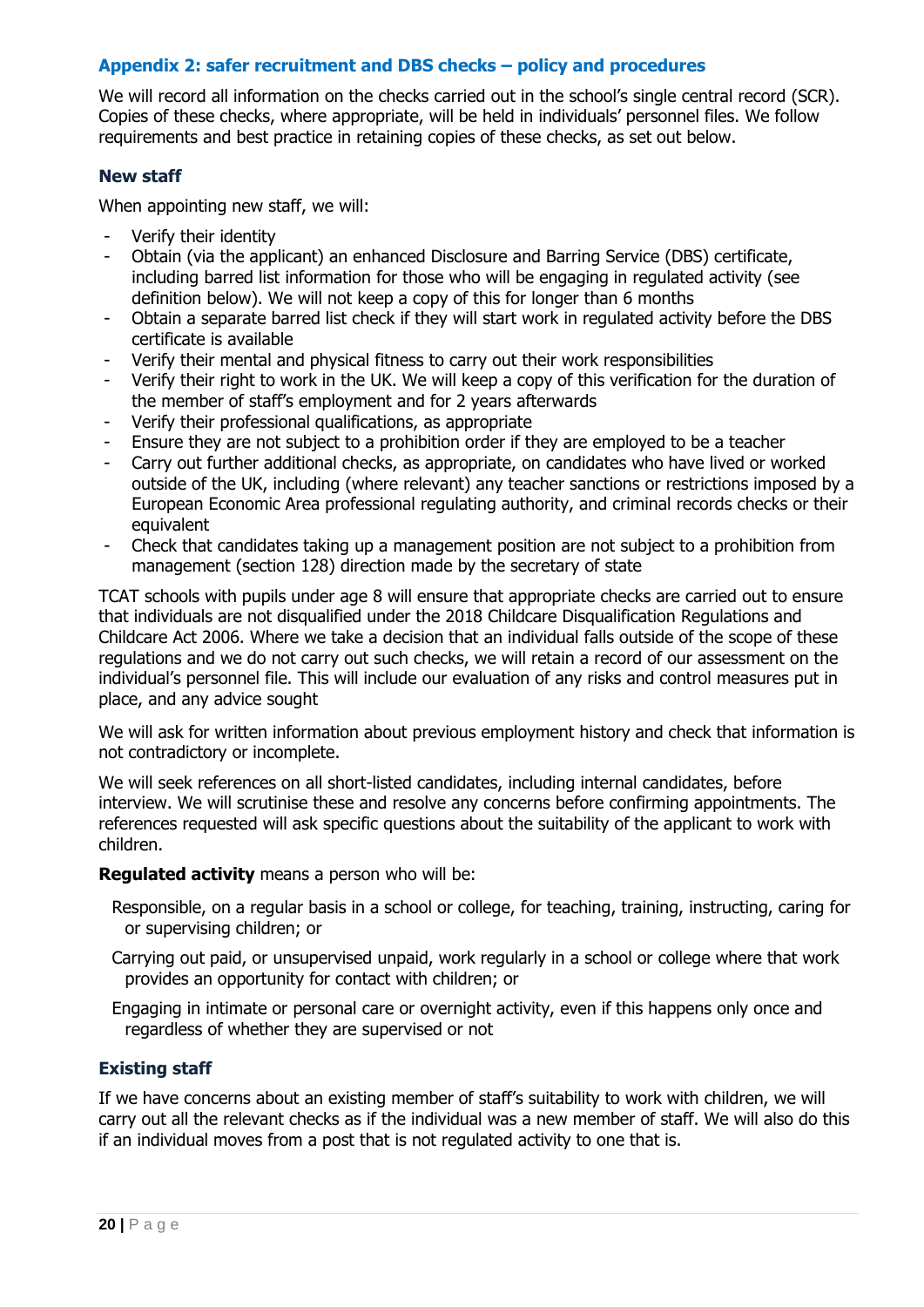We will refer to the DBS anyone who has harmed, or poses a risk of harm, to a child or vulnerable adult where:

We believe the individual has engaged in [relevant conduct;](https://www.gov.uk/guidance/making-barring-referrals-to-the-dbs#relevant-conduct-in-relation-to-children) or

- The individual has received a caution or conviction for a relevant offence, or there is reason to believe the individual has committed a listed relevant offence, under the Safeguarding [Vulnerable Groups Act 2006 \(Prescribed Criteria and Miscellaneous Provisions\) Regulations 2009;](http://www.legislation.gov.uk/uksi/2009/37/contents/made) or
- The 'harm test' is satisfied in respect of the individual (i.e. they may harm a child or vulnerable adult or put them at risk of harm); and
- The individual has been removed from working in regulated activity (paid or unpaid) or would have been removed if they had not left

# **Agency and third-party staff**

We will obtain written notification from any agency or third-party organisation that it has carried out the necessary safer recruitment checks that we would otherwise perform. We will also check that the person presenting themselves for work is the same person on whom the checks have been made.

# **Contractors**

We will ensure that any contractor, or any employee of the contractor, who is to work at the school has had the appropriate level of DBS check (this includes contractors who are provided through a PFI or similar contract). This will be:

An enhanced DBS check with barred list information for contractors engaging in regulated activity

An enhanced DBS check, not including barred list information, for all other contractors who are not in regulated activity but whose work provides them with an opportunity for regular contact with children

We will obtain the DBS check for self-employed contractors.

We will not keep copies of such checks for longer than 6 months.

Contractors who have not had any checks will not be allowed to work unsupervised or engage in regulated activity under any circumstances.

We will check the identity of all contractors and their staff on arrival at the school.

TACT Schools with pupils aged under 8 will for self-employed contractors such as music teachers or sports coaches, we will ensure that appropriate checks are carried out to ensure that individuals are not disqualified under the 2018 Childcare Disqualification Regulations and Childcare Act 2006. Where we decide that an individual falls outside of the scope of these regulations and we do not carry out such checks, we will retain a record of our assessment. This will include our evaluation of any risks and control measures put in place, and any advice sought.

# **Trainee/student teachers**

Where applicants for initial teacher training are salaried by us, we will ensure that all necessary checks are carried out.

Where trainee teachers are fee-funded, we will obtain written confirmation from the training provider that necessary checks have been carried out and that the trainee has been judged by the provider to be suitable to work with children.

TCAT schools with pupils aged under 8 will include checks to ensure that individuals are not disqualified under the 2018 Childcare Disqualification Regulations and Childcare Act.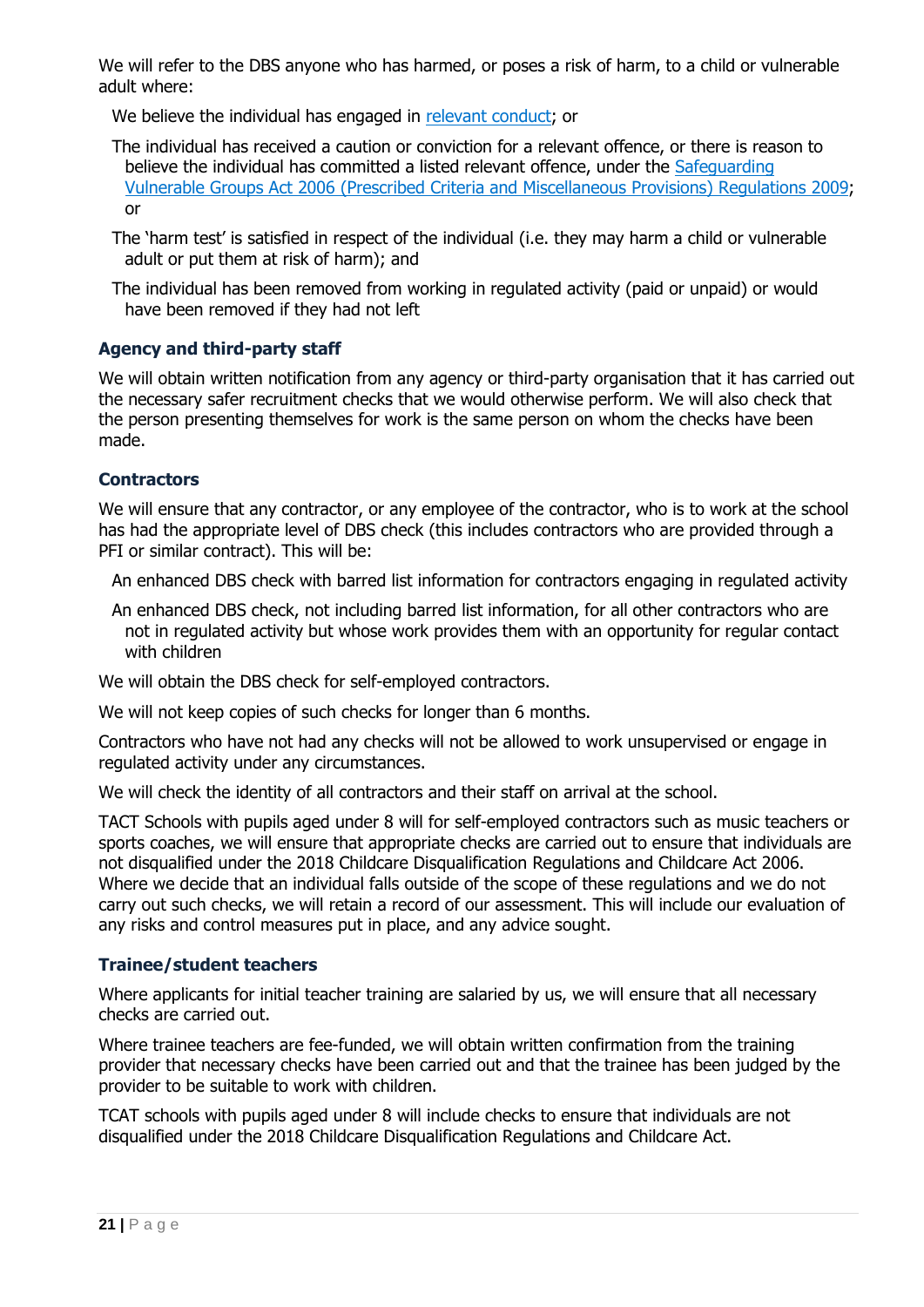#### **Volunteers**

We will:

Never leave an unchecked volunteer unsupervised or allow them to work in regulated activity.

- Obtain an enhanced DBS check with barred list information for all volunteers who are new to working in regulated activity
- Carry out a risk assessment when deciding whether to seek an enhanced DBS check without barred list information for any volunteers not engaging in regulated activity. We will retain a record of this risk assessment

TCAT Schools with pupils aged under 8 will:

Ensure that appropriate checks are carried out to ensure that individuals are not disqualified under the 2018 Childcare Disqualification Regulations and Childcare Act 2006. Where we decide that an individual falls outside of the scope of these regulations and we do not carry out such checks, we will retain a record of our assessment. This will include our evaluation of any risks and control measures put in place, and any advice sought

#### **Governors**

TCAT schools and academies Local Governing Body's and this on the TCAT Trust Board will have an enhanced DBS check without barred list information.

They will have an enhanced DBS check with barred list information if working in regulated activity.

The chair of the board will have their DBS check countersigned by the secretary of state.

All trustees, local governors and members will also have the following checks:

A section 128 check (to check prohibition on participation in management under [section 128 of](https://www.legislation.gov.uk/ukpga/2008/25/section/128)  [the Education and Skills Act 2008\)](https://www.legislation.gov.uk/ukpga/2008/25/section/128). [Section 128 checks are only required for local governors if they have retained or been delegated any management responsibilities.]

**Identity** 

Right to work in the UK

Other checks deemed necessary if they have lived or worked outside the UK

#### **Staff working in alternative provision settings**

Where we place a pupil with an alternative provision provider, we obtain written confirmation from the provider that they have carried out the appropriate safeguarding checks on individuals working there that we would otherwise perform.

#### **Adults who supervise pupils on work experience**

When organising work experience, we will ensure that policies and procedures are in place to protect children from harm.

We will also consider whether it is necessary for barred list checks to be carried out on the individuals who supervise a pupil under 16 on work experience. This will depend on the specific circumstances of the work experience, including the nature of the supervision, the frequency of the activity being supervised, and whether the work is regulated activity.

#### **Pupils staying with host families**

Where the school makes arrangements for pupils to be provided with care and accommodation by a host family to which they are not related (for example, during a foreign exchange visit), we will request enhanced DBS checks with barred list information on those people.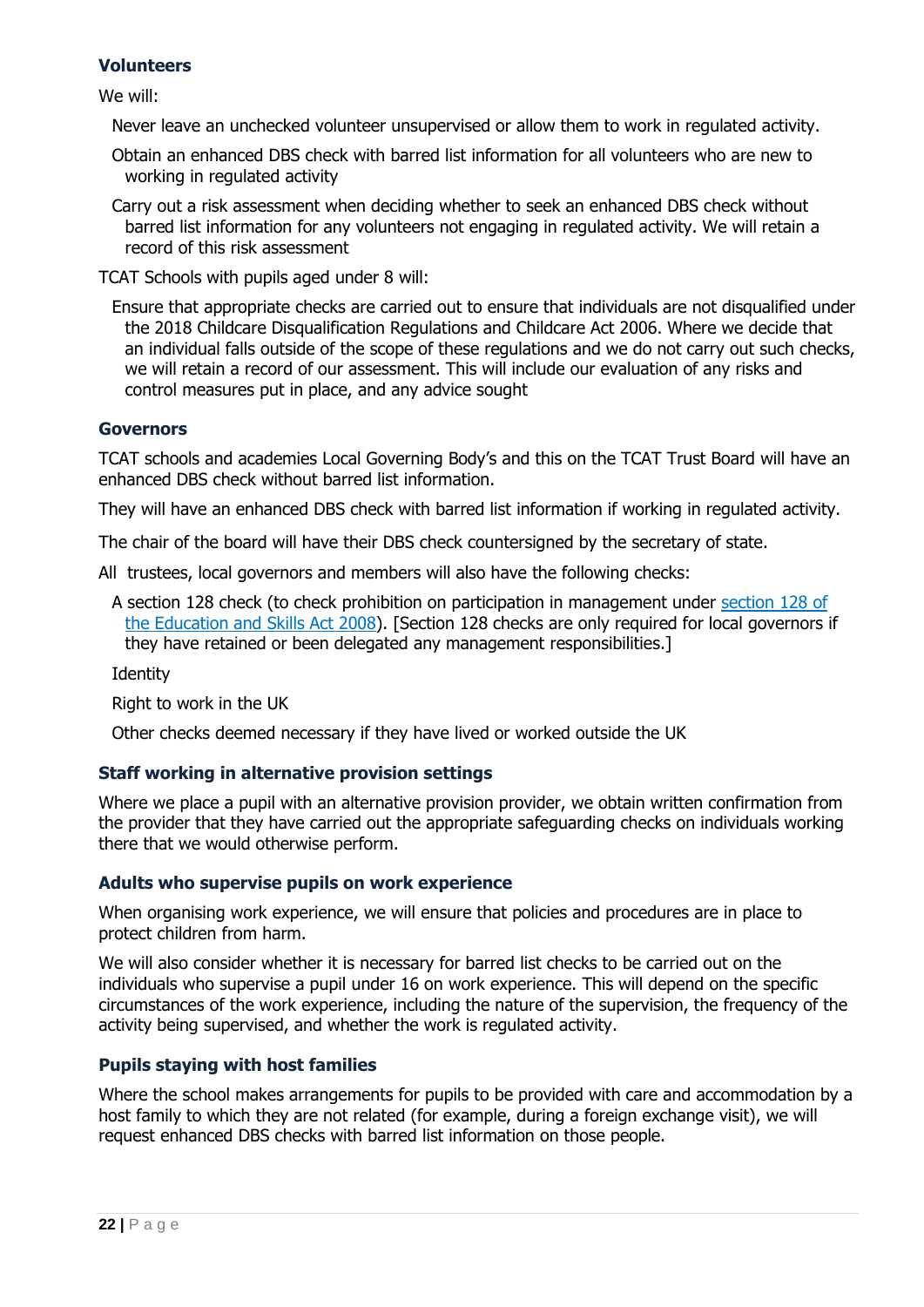Where the school is organising such hosting arrangements overseas and host families cannot be checked in the same way, we will work with our partner schools abroad to ensure that similar assurances are undertaken prior to the visit.

# **Appendix 3: allegations of abuse made against staff**

This section of this policy applies to all cases in which it is alleged that a current member of staff, including a supply teacher or volunteer, has:

- Behaved in a way that has harmed a child, or may have harmed a child, or
- Possibly committed a criminal offence against or related to a child, or
- Behaved towards a child or children in a way that indicates he or she may pose a risk of harm to children, or
- Behaved or may have behaved in a way that indicates they may not be suitable to work with children

It applies regardless of whether the alleged abuse took place in the school. Allegations against a teacher who is no longer teaching and historical allegations of abuse will be referred to the police.

We will deal with any allegation of abuse against a member of staff or volunteer very quickly, in a fair and consistent way that provides effective child protection while also supporting the individual who is the subject of the allegation.

Our procedures for dealing with allegations will be applied with common sense and judgement.

#### **Suspension of the accused until the case is resolved**

Suspension will not be the default position, and will only be considered in cases where there is reason to suspect that a child or other children is/are at risk of harm, or the case is so serious that it might be grounds for dismissal. In such cases, we will only suspend an individual if we have considered all other options available and there is no reasonable alternative.

Based on an assessment of risk, we will consider alternatives such as:

- Redeployment within the school so that the individual does not have direct contact with the child or children concerned
- Providing an assistant to be present when the individual has contact with children
- Redeploying the individual to alternative work in the school so that they do not have unsupervised access to children
- Moving the child or children to classes where they will not come into contact with the individual, making it clear that this is not a punishment and parents have been consulted
- Temporarily redeploying the individual to another role in a different location, for example to an alternative school or other work for the academy trust.

#### **Definitions for outcomes of allegation investigations**

**Substantiated:** there is sufficient evidence to prove the allegation

**Malicious:** there is sufficient evidence to disprove the allegation and there has been a deliberate act to deceive

**False:** there is sufficient evidence to disprove the allegation

- **Unsubstantiated:** there is insufficient evidence to either prove or disprove the allegation (this does not imply guilt or innocence)
- **Unfounded**: to reflect cases where there is no evidence or proper basis which supports the allegation being made

#### **Procedure for dealing with allegations**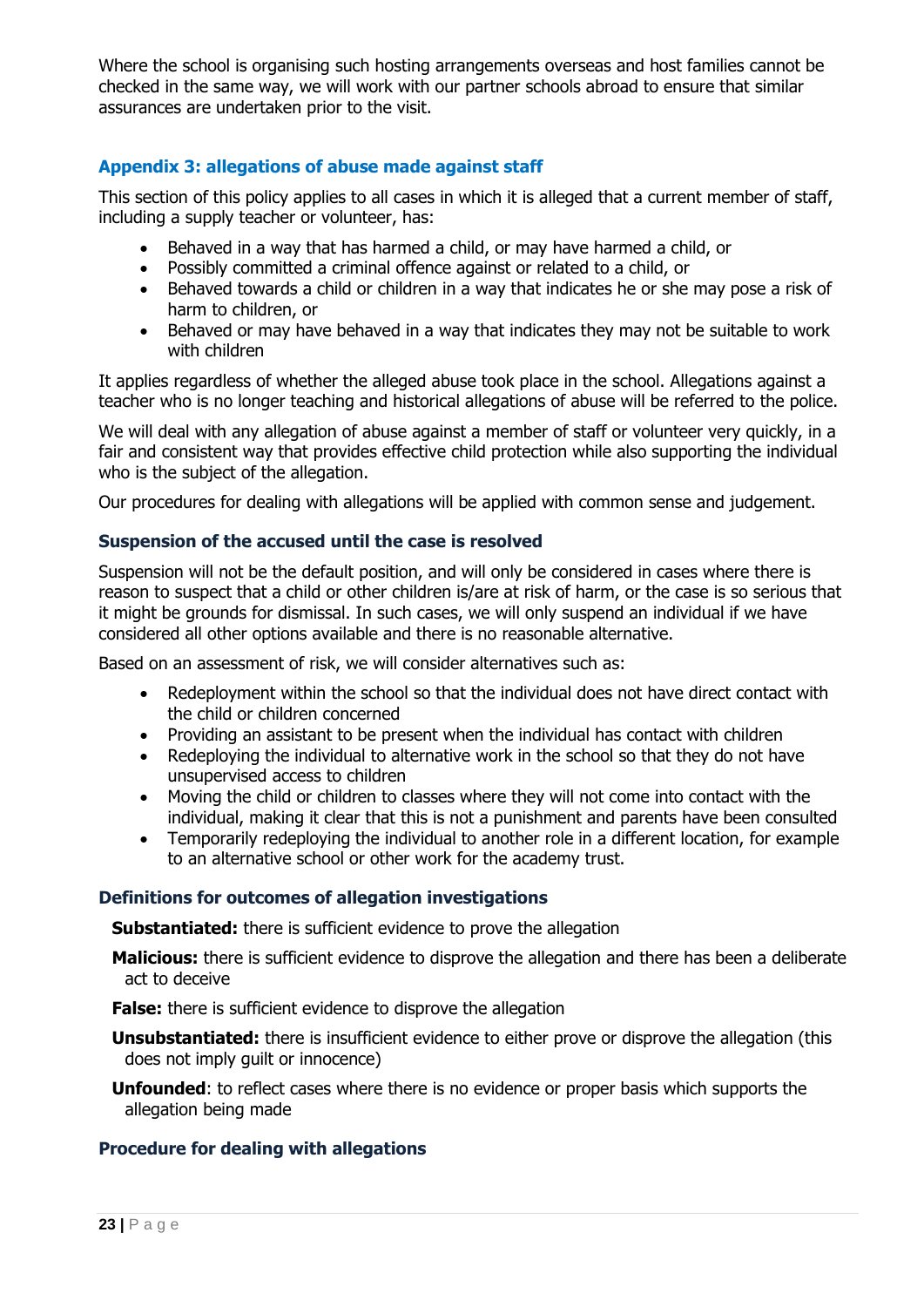In the event of an allegation that meets the criteria above, the headteacher (or chair of governors) where the headteacher is the subject of the allegation) – the 'case manager' – will take the following steps:

- Immediately discuss the allegation with the designated officer at the local authority. This is to consider the nature, content and context of the allegation and agree a course of action, including whether further enquiries are necessary to enable a decision on how to proceed, and whether it is necessary to involve the police and/or children's social care services. (The case manager may, on occasion, consider it necessary to involve the police *before* consulting the designated officer – for example, if the accused individual is deemed to be an immediate risk to children or there is evidence of a possible criminal offence. In such cases, the case manager will notify the designated officer as soon as practicably possible after contacting the police)
- Inform the accused individual of the concerns or allegations and likely course of action as soon as possible after speaking to the designated officer (and the police or children's social care services, where necessary). Where the police and/or children's social care services are involved, the case manager will only share such information with the individual as has been agreed with those agencies
- Where appropriate (in the circumstances described above), carefully consider whether suspension of the individual from contact with children at the school is justified or whether alternative arrangements such as those outlined above can be put in place. Advice will be sought from the designated officer, police and/or children's social care services, as appropriate
- **If immediate suspension is considered necessary**, agree and record the rationale for this with the designated officer. The record will include information about the alternatives to suspension that have been considered, and why they were rejected. Written confirmation of the suspension will be provided to the individual facing the allegation or concern within 1 working day, and the individual will be given a named contact at the school and their contact details
- **If it is decided that no further action is to be taken** in regard to the subject of the allegation or concern, record this decision and the justification for it and agree with the designated officer what information should be put in writing to the individual and by whom, as well as what action should follow both in respect of the individual and those who made the initial allegation
- **If it is decided that further action is needed**, take steps as agreed with the designated officer to initiate the appropriate action in school and/or liaise with the police and/or children's social care services as appropriate
- Provide effective support for the individual facing the allegation or concern, including appointing a named representative to keep them informed of the progress of the case and considering what other support is appropriate. Where appropriate referral to occupational Health will be made to further support the member of staff facing the allegation.
- Inform the parents or carers of the child/children involved about the allegation as soon as possible if they do not already know (following agreement with children's social care services and/or the police, if applicable). The case manager will also inform the parents or carers of the requirement to maintain confidentiality about any allegations made against teachers (where this applies) while investigations are ongoing. Any parent or carer who wishes to have the confidentiality restrictions removed in respect of a teacher will be advised to seek legal advice
- Keep the parents or carers of the child/children involved informed of the progress of the case and the outcome, where there is not a criminal prosecution, including the outcome of any disciplinary process (in confidence)
- Make a referral to the DBS where it is thought that the individual facing the allegation or concern has engaged in conduct that harmed or is likely to harm a child, or if the individual otherwise poses a risk of harm to a child

TCAT school with Early years provision will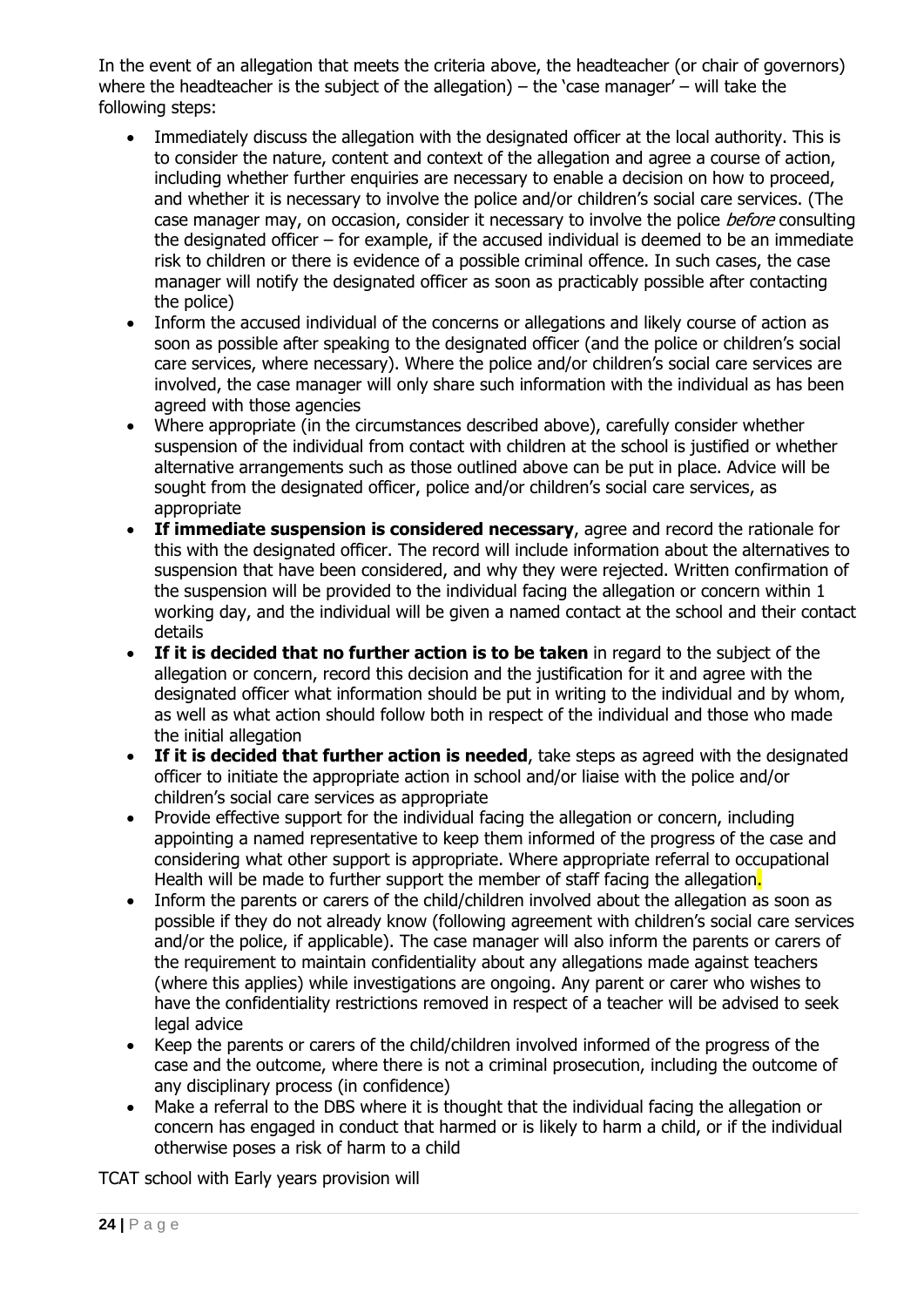• Inform Ofsted of any allegations of serious harm or abuse by any person living, working, or looking after children at the premises (whether the allegations relate to harm or abuse committed on the premises or elsewhere), and any action taken in respect of the allegations. This notification will be made as soon as reasonably possible and always within 14 days of the allegations being made.

## **Interim Prohibition Order**

- If the school is made aware that the secretary of state has made an interim prohibition order in respect of an individual, we will immediately suspend that individual from teaching, pending the findings of the investigation by the Teaching Regulation Agency.
- Where the police are involved, wherever possible the Local Governing Body will ask the police at the start of the investigation to obtain consent from the individuals involved to share their statements and evidence for use in the school's disciplinary process, should this be required at a later point.

#### **Additional considerations for supply staff**

If there are concerns or an allegation is made against someone not directly employed by the school, such as supply staff provided by an agency, we will take the actions below in addition to our standard procedures.

- We will not decide to stop using a supply teacher due to safeguarding concerns without finding out the facts and liaising with our local authority designated officer to determine a suitable outcome
- will discuss with the agency whether it is appropriate to suspend the supply teacher, or redeploy them to another part of the school, while the school carries out the investigation
- We will involve the agency fully, but the school will take the lead in collecting the necessary information and providing it to the local authority designated officer as required
- We will address issues such as information sharing, to ensure any previous concerns or allegations known to the agency are taken into account (we will do this, for example, as part of the allegations management meeting or by liaising directly with the agency where necessary)
- When using an agency, we will inform them of our process for managing allegations, and keep them updated about our policies as necessary, and will invite the agency's HR manager or equivalent to meetings as appropriate.

#### **Timescales**

- Any cases where it is clear immediately that the allegation is unsubstantiated or malicious will be resolved within 1 week
- If the nature of an allegation does not require formal disciplinary action, we will institute appropriate action within 3 working days
- If a disciplinary hearing is required and can be held without further investigation, we will hold this within 15 working days

#### **Specific actions**

#### **Action following a criminal investigation or prosecution**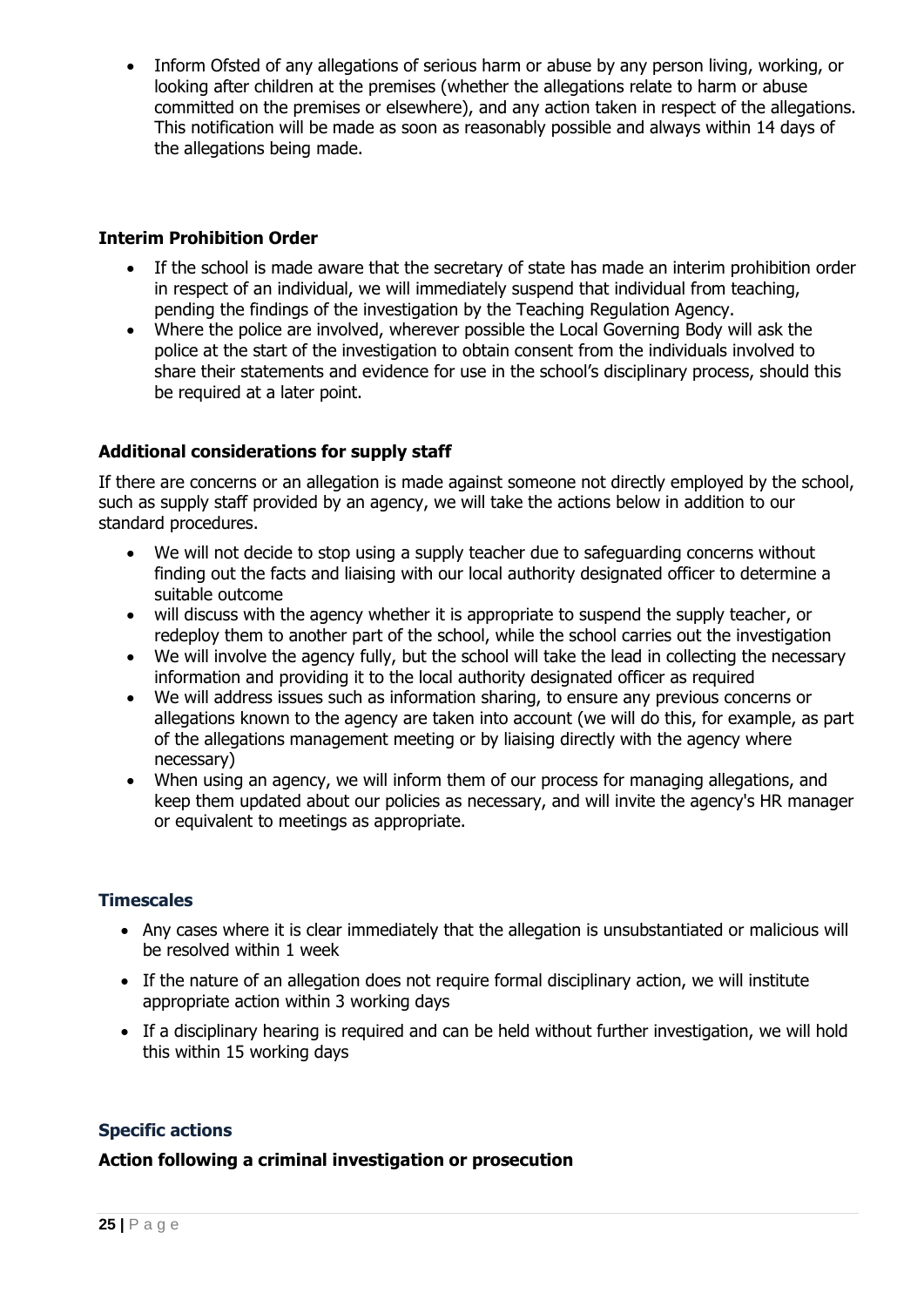The case manager will discuss with the local authority's designated officer whether any further action, including disciplinary action, is appropriate and, if so, how to proceed, taking into account information provided by the police and/or children's social care services.

#### **Conclusion of a case where the allegation is substantiated**

If the allegation is substantiated and the individual is dismissed or the school ceases to use their services, or the individual resigns or otherwise ceases to provide their services, the case manager and the school's personnel adviser will discuss with the designated officer whether to make a referral to the DBS for consideration of whether inclusion on the barred lists is required. If they think that the individual has engaged in conduct that has harmed (or is likely to harm) a child, or if they think the person otherwise poses a risk of harm to a child, they must make a referral to the DBS.

If the individual concerned is a member of teaching staff, the case manager and personnel adviser will discuss with the designated officer whether to refer the matter to the Teaching Regulation Agency to consider prohibiting the individual from teaching.

#### **Individuals returning to work after suspension**

If it is decided on the conclusion of a case that an individual who has been suspended can return to work, the case manager will consider how best to facilitate this.

The case manager will also consider how best to manage the individual's contact with the child or children who made the allegation, if they are still attending the school.

#### **Unsubstantiated or malicious allegations**

If an allegation is shown to be deliberately invented, or malicious, the headteacher, or other appropriate person in the case of an allegation against the headteacher, will consider whether any disciplinary action is appropriate against the pupil(s) who made it, or whether the police should be asked to consider whether action against those who made the allegation might be appropriate, even if they are not a pupil.

## **Confidentiality**

The school will make every effort to maintain confidentiality and guard against unwanted publicity while an allegation is being investigated or considered.

The case manager will take advice from the local authority's designated officer, police and children's social care services, as appropriate, to agree:

- Who needs to know about the allegation and what information can be shared
- How to manage speculation, leaks and gossip, including how to make parents or carers of a child/children involved aware of their obligations with respect to confidentiality
- What, if any, information can be reasonably given to the wider community to reduce speculation
- How to manage press interest if, and when, it arises

#### **Record-keeping**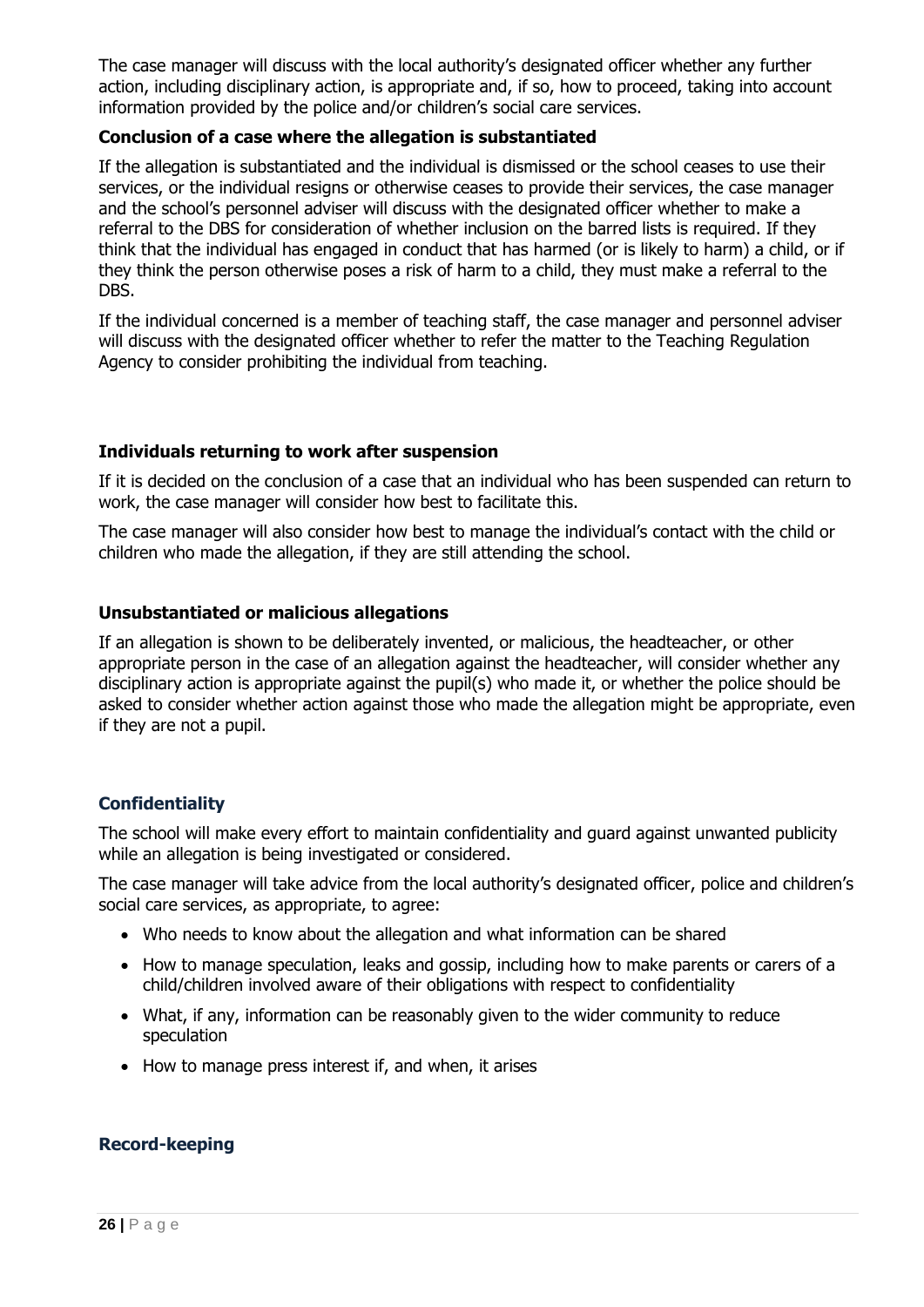The case manager will maintain clear records about any case where the allegation or concern meets the criteria above and store them on the individual's confidential personnel file for the duration of the case. Such records will include:

- A clear and comprehensive summary of the allegation
- Details of how the allegation was followed up and resolved
- Notes of any action taken and decisions reached (and justification for these, as stated above)

If an allegation or concern is not found to have been malicious, the school will retain the records of the case on the individual's confidential personnel file, and provide a copy to the individual.

Where records contain information about allegations of sexual abuse, we will preserve these for the Independent Inquiry into Child Sexual Abuse (IICSA), for the term of the inquiry. We will retain all other records at least until the individual has reached normal pension age, or for 10 years from the date of the allegation if that is longer.

The records of any allegation that is found to be malicious will be deleted from the individual's personnel file.

#### **References**

When providing employer references, we will not refer to any allegation that has been proven to be false, unsubstantiated or malicious, or any history of allegations where all such allegations have been proven to be false, unsubstantiated or malicious.

#### **Learning lessons**

After any cases where the allegations are *substantiated*, we will review the circumstances of the case with the local authority's designated officer to determine whether there are any improvements that we can make to the school's procedures or practice to help prevent similar events in the future.

This will include consideration of (as applicable):

- Issues arising from the decision to suspend the member of staff
- The duration of the suspension
- Whether or not the suspension was justified
- The use of suspension when the individual is subsequently reinstated. We will consider how future investigations of a similar nature could be carried out without suspending the individual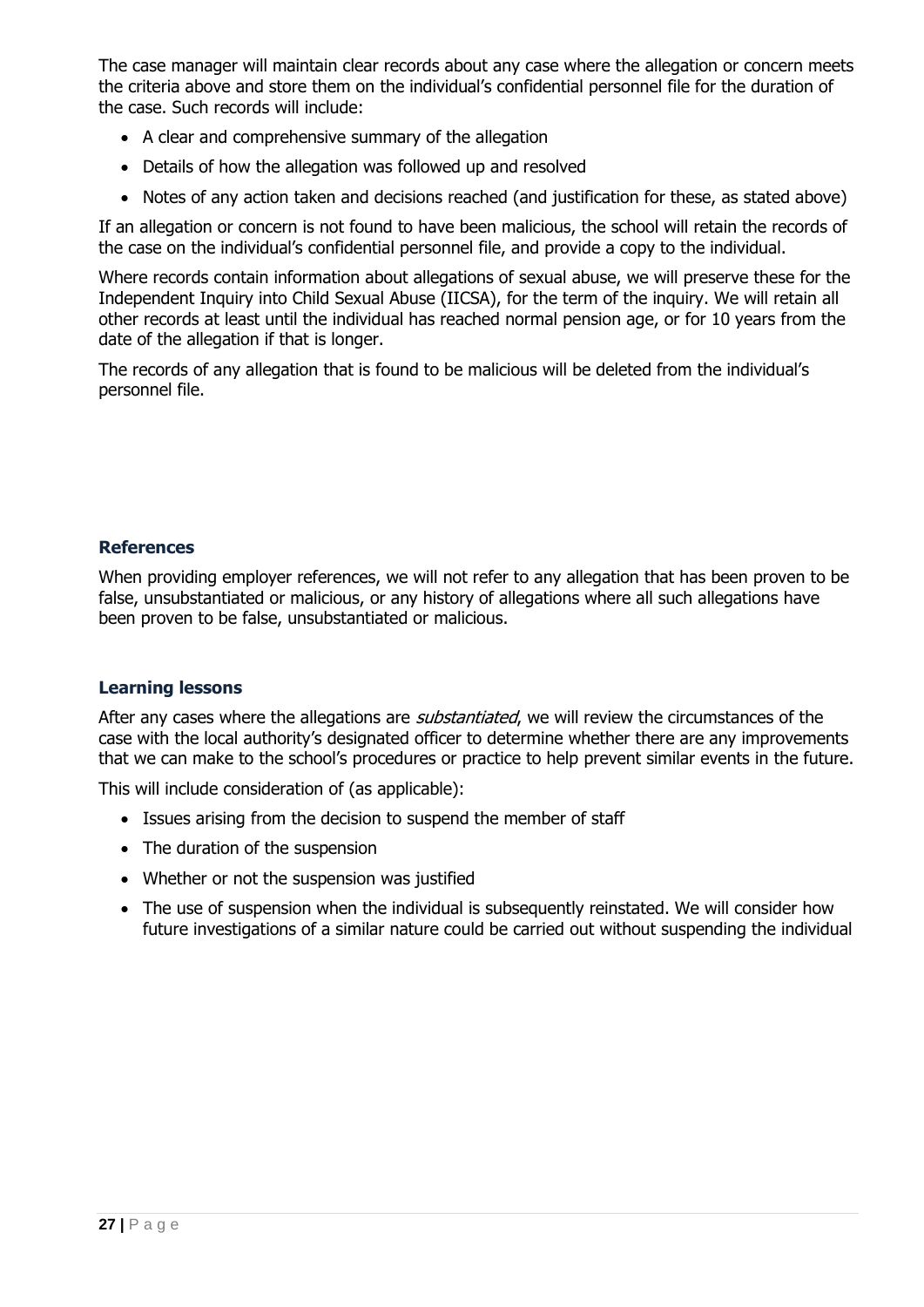# **Appendix 4: Specific safeguarding issues**

This appendix is based on the advice in annex A of Keeping Children Safe in Education

The full publication of KPSIE 2020 can be accessed by the link below which offers more detailed advice on specific safeguarding issues.

[https://assets.publishing.service.gov.uk/government/uploads/system/uploads/attachment\\_data/file/892394/K](https://assets.publishing.service.gov.uk/government/uploads/system/uploads/attachment_data/file/892394/Keeping_children_safe_in_education_2020.pdf) eeping children safe in education 2020.pdf

The issues that we feel are most relevant to Penketh South CP School are listed below:

#### **Children missing from education**

All schools and academies within TCAT follow robust Attendance Procedures to ensure good attendance and to ensure the safety of pupils not attending school.

We recognise that a child going missing from education, particularly repeatedly, can be a warning sign of a range of safeguarding issues. This might include abuse or neglect, such as sexual abuse or exploitation or child criminal exploitation, or issues such as mental health problems, substance abuse, radicalisation, FGM or forced marriage.

There are many circumstances where a child may become missing from education, but some children are particularly at risk. These include children who:

- > Are at risk of harm or neglect
- > Are at risk of forced marriage or FGM
- Come from Gypsy, Roma, or Traveller families
- > Come from the families of service personnel
- Go missing or run away from home or care
- Are supervised by the youth justice system
- > Cease to attend a school
- Come from new migrant families

We will follow our procedures for unauthorised absence and for dealing with children who go missing from education, particularly on repeat occasions, to help identify the risk of abuse and neglect, including sexual exploitation, and to help prevent the risks of going missing in future. This includes informing the local authority if a child leaves the school without a new school being named, and adhering to requirements with respect to sharing information with the local authority, when applicable, when removing a child's name from the admission register at non-standard transition points.

[https://www.proceduresonline.com/pancheshire/warrington/p\\_ch\\_missing\\_educ.html](https://www.proceduresonline.com/pancheshire/warrington/p_ch_missing_educ.html)

Staff will be trained in signs to look out for and the individual triggers to be aware of when considering the risks of potential safeguarding concerns which may be related to being missing, such as travelling to conflict zones, FGM and forced marriage.

If a staff member suspects that a child is suffering from harm or neglect, we will follow local child protection procedures, including with respect to making reasonable enquiries. We will make an immediate referral to the local authority children's social care team, and the police, if the child is suffering or likely to suffer from harm, or in immediate danger.

#### **Child criminal exploitation**

Child criminal exploitation (CCE) is a form of abuse where an individual or group takes advantage of an imbalance of power to coerce, control, manipulate or deceive a child into criminal activity, in exchange for something the victim needs or wants, and/or for the financial or other advantage of the perpetrator or facilitator, and/or through violence or the threat of violence.

The abuse can be perpetrated by males or females, and children or adults. It can be a one-off occurrence or a series of incidents over time, and range from opportunistic to complex organised abuse.

The victim can be exploited even when the activity appears to be consensual. It does not always involve physical contact and can happen online. For example, young people may be forced to work in cannabis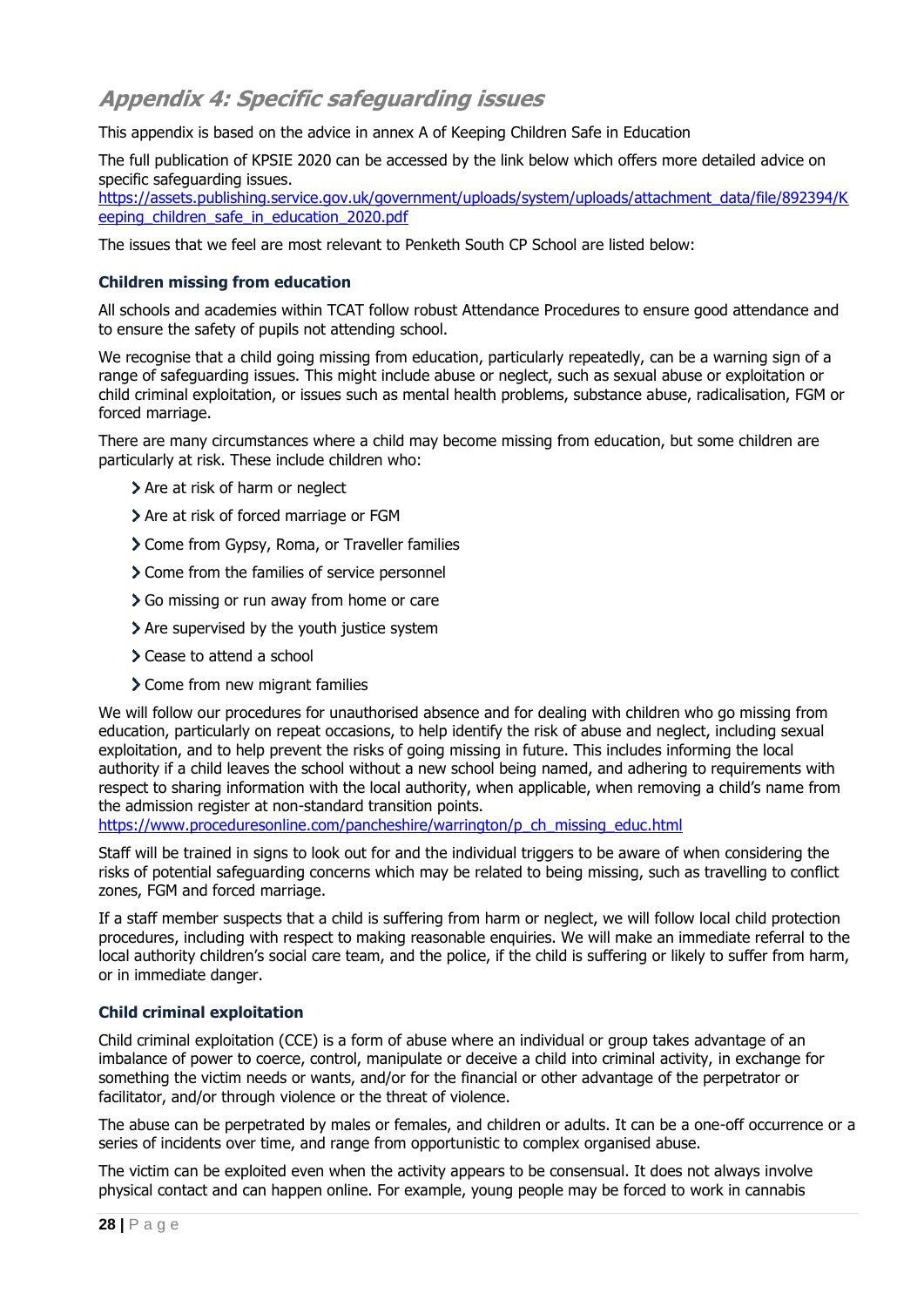factories, coerced into moving drugs or money across the country (county lines), forced to shoplift or pickpocket, or to threaten other young people.

Indicators of CCE can include a child:

- Appearing with unexplained gifts or new possessions
- Associating with other young people involved in exploitation
- Suffering from changes in emotional wellbeing
- Misusing drugs and alcohol
- Going missing for periods of time or regularly coming home late
- Regularly missing school or education
- Not taking part in education

If a member of staff suspects CCE, they will discuss this with the DSL or Safeguarding Officer. The DSL will trigger the local safeguarding procedures, including a referral to the local authority's children's social care team and the police, if appropriate.

#### **Child sexual exploitation**

Child sexual exploitation (CSE) is a form of abuse where an individual or group takes advantage of an imbalance of power to coerce, manipulate or deceive a child into sexual activity, in exchange for something the victim needs or wants and/or for the financial advantage or increased status of the perpetrator or facilitator. It may, or may not, be accompanied by violence or threats of violence.

The abuse can be perpetrated by males or females, and children or adults. It can be a one-off occurrence or a series of incidents over time, and range from opportunistic to complex organised abuse.

The victim can be exploited even when the activity appears to be consensual. Children or young people who are being sexually exploited may not understand that they are being abused. They often trust their abuser and may be tricked into believing they are in a loving, consensual relationship.

CSE can include both physical contact (penetrative and non-penetrative acts) and non-contact sexual activity. It can also happen online. For example, young people may be persuaded or forced to share sexually explicit images of themselves, have sexual conversations by text, or take part in sexual activities using a webcam. CSE may also occur without the victim's immediate knowledge, for example through others copying videos or images.

In addition to the CCE indicators above, indicators of CSE can include a child:

- Having an older boyfriend or girlfriend
- Suffering from sexually transmitted infections or becoming pregnant

If a member of staff suspects CSE, they will discuss this with the DSL. The DSL will trigger the local safeguarding procedures, including a referral to the local authority's children's social care team and the police, if appropriate.

#### **County lines**

County lines is a term used to describe gangs and organised criminal networks involved in exporting illegal drugs (primarily crack cocaine and heroin) into one or more importing areas [within the UK], using dedicated mobile phone lines or other form of "deal line". Exploitation is an integral part of the county lines offending model with children exploited to move [and store] drugs and money. Offenders will often use coercion, intimidation, violence (including sexual violence) and weapons to ensure compliance of victims. Children can be targeted and recruited into county lines in a number of locations including schools, further and higher educational institutions, pupil referral units, special educational needs schools, children's homes and care homes. Children are often recruited to move drugs and money between locations and are known to be exposed to techniques such as 'plugging', where drugs are concealed internally to avoid detection. Children can easily become trapped by this type of exploitation as county lines gangs create drug debts and can threaten serious violence and kidnap towards victims (and their families) if they attempt to leave the county lines network. One of the ways of identifying potential involvement in county lines are missing episodes (both from home and school), when the victim may have been trafficked for the purpose of transporting drug. If a pupil is suspected to be at risk of or involved in county lines a member of staff will discuss this with the DSL. The DSL will trigger the local safeguarding procedures, including a referral to the local authority's children's social care team and the police, if appropriate.

#### **Domestic abuse**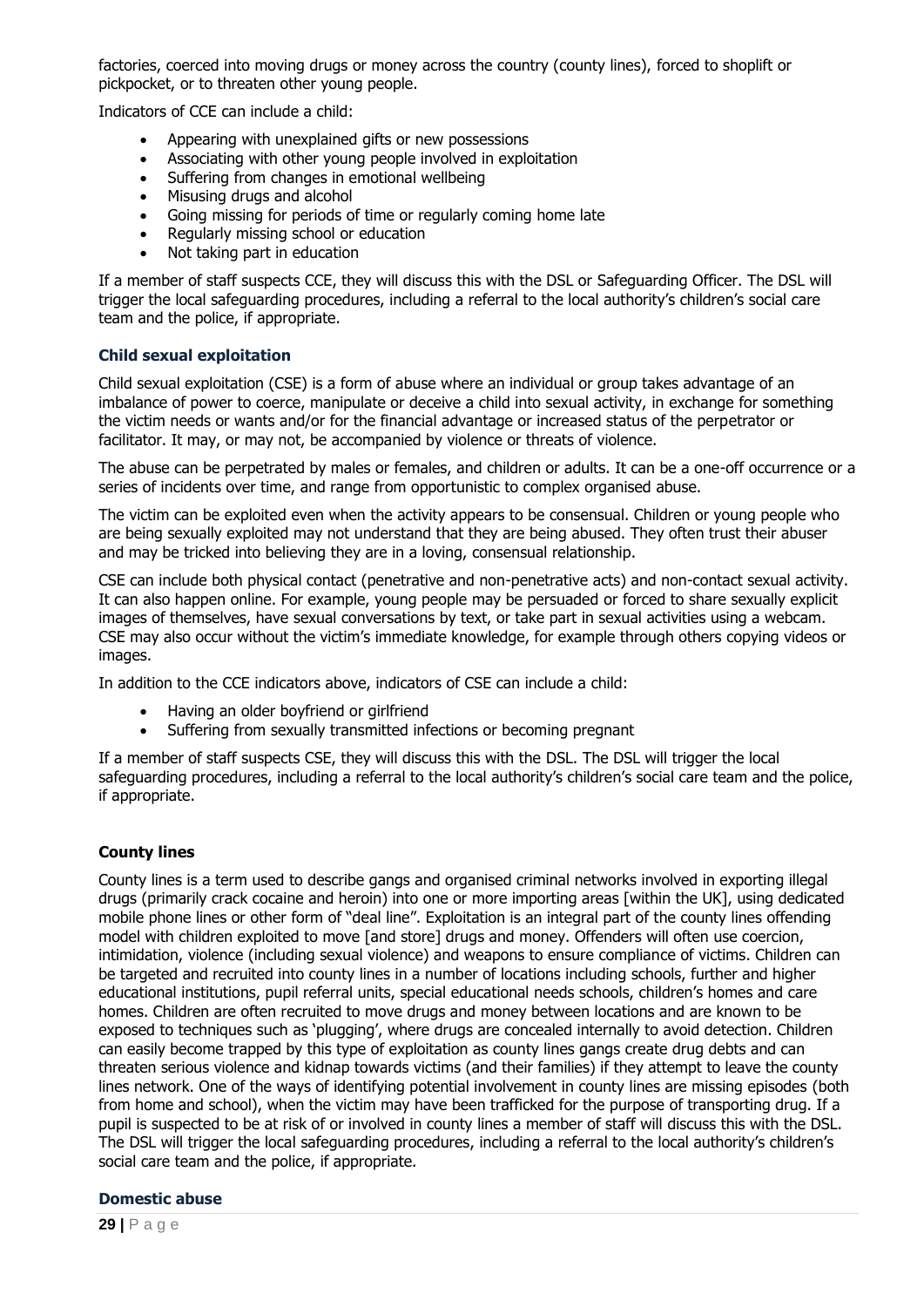Children can witness and be adversely affected by domestic abuse and/or violence at home where it occurs between family members. In some cases, a child may blame themselves for the abuse or may have had to leave the family home as a result.

Older children may also experience domestic abuse and/or violence in their own personal relationships.

Exposure to domestic abuse and/or violence can have a serious, long-lasting emotional and psychological impact on children.

If police are called to an incident of domestic abuse and any children in the household have experienced the incident, the police will inform the key adult in school (usually the designated safeguarding lead) before the child or children arrive at school the following day. This is the procedure where police forces are part of [Operation Encompass.](https://www.operationencompass.org/) All schools and academies within TCAT will be informed of incidents of Domestic abuse involving their pupils through Operation Encompass.

The DSL will provide support according to the child's needs and update records about their circumstances.

#### **Homelessness**

Being homeless or being at risk of becoming homeless presents a real risk to a child's welfare.

The DSL's and Safeguarding Officer will be aware of contact details and referral routes in to the local housing authority so they can raise/progress concerns at the earliest opportunity (where appropriate and in accordance with local procedures).

Where a child has been harmed or is at risk of harm, the DSL will also make a referral to children's social care.

#### **So-called 'honour-based' abuse (including FGM and forced marriage)**

So-called 'honour-based' abuse (HBA) encompasses incidents or crimes committed to protect or defend the honour of the family and/or community, including FGM, forced marriage, and practices such as breast ironing.

Abuse committed in this context often involves a wider network of family or community pressure and can include multiple perpetrators.

All forms of HBA are abuse and will be handled and escalated as such. All staff will be alert to the possibility of a child being at risk of HBA or already having suffered it. If staff have a concern, they will speak to the DSL, who will activate local safeguarding procedures.

#### **FGM**

The DSL will make sure that staff have access to appropriate training to equip them to be alert to children affected by FGM or at risk of FGM.

Section 7.3 of this policy sets out the procedures to be followed if a staff member discovers that an act of FGM appears to have been carried out or suspects that a pupil is at risk of FGM.

Indicators that FGM has already occurred include:

- A pupil confiding in a professional that FGM has taken place
- A mother/family member disclosing that FGM has been carried out
- A family/pupil already being known to social services in relation to other safeguarding issues
- $\geq$  A girl:
	- Having difficulty walking, sitting or standing, or looking uncomfortable
	- Finding it hard to sit still for long periods of time (where this was not a problem previously)
	- Spending longer than normal in the bathroom or toilet due to difficulties urinating
	- Having frequent urinary, menstrual or stomach problems
	- Avoiding physical exercise or missing PE
	- Being repeatedly absent from school, or absent for a prolonged period
	- Demonstrating increased emotional and psychological needs for example, withdrawal or depression, or significant change in behaviour
	- Being reluctant to undergo any medical examinations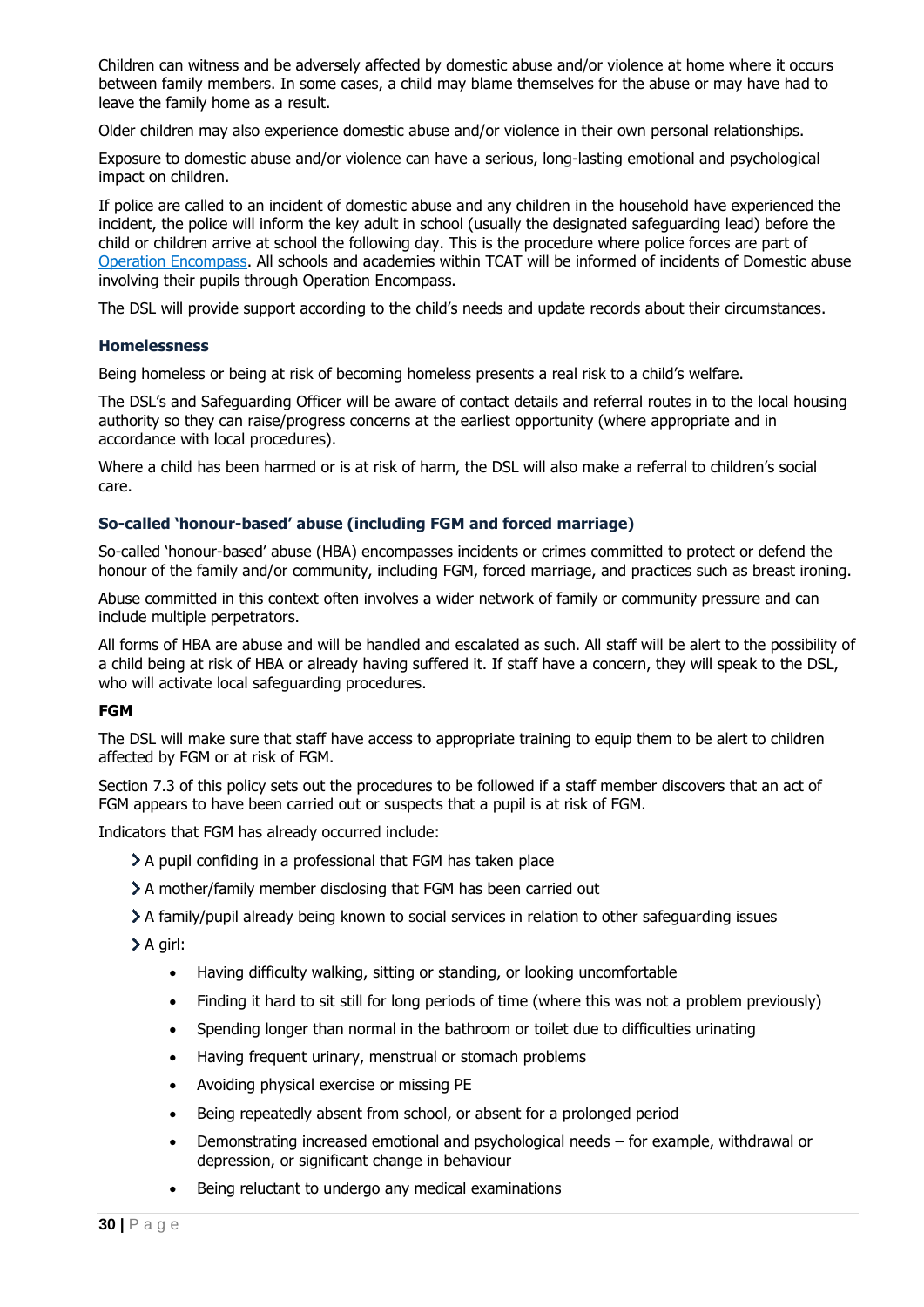- Asking for help, but not being explicit about the problem
- Talking about pain or discomfort between her legs

Potential signs that a pupil may be at risk of FGM include:

- The girl's family having a history of practicing FGM (this is the biggest risk factor to consider)
- FGM being known to be practiced in the girl's community or country of origin
- A parent or family member expressing concern that FGM may be carried out
- A family not engaging with professionals (health, education or other) or already being known to social care in relation to other safeguarding issues

A girl:

- Having a mother, older sibling or cousin who has undergone FGM
- Having limited level of integration within UK society
- Confiding to a professional that she is to have a "special procedure" or to attend a special occasion to "become a woman"
- Talking about a long holiday to her country of origin or another country where the practice is prevalent, or parents stating that they or a relative will take the girl out of the country for a prolonged period
- Requesting help from a teacher or another adult because she is aware or suspects that she is at immediate risk of FGM
- Talking about FGM in conversation for example, a girl may tell other children about it (although it is important to take into account the context of the discussion)
- Being unexpectedly absent from school
- Having sections missing from her 'red book' (child health record) and/or attending a travel clinic or equivalent for vaccinations/anti-malarial medication

The above indicators and risk factors are not intended to be exhaustive.

#### **Forced marriage**

Forcing a person into marriage is a crime. A forced marriage is one entered into without the full and free consent of one or both parties and where violence, threats, or any other form of coercion is used to cause a person to enter into a marriage. Threats can be physical or emotional and psychological.

Staff will receive training around forced marriage and the presenting symptoms. We are aware of the 'one chance' rule, i.e. we may only have one chance to speak to the potential victim and only one chance to save them.

If a member of staff suspects that a pupil is being forced into marriage, they will speak to the pupil about their concerns in a secure and private place. They will then report this to the DSL.

The DSL will:

- Speak to the pupil about the concerns in a secure and private place
- Activate the local safeguarding procedures and refer the case to the local authority's designated officer
- Seek advice from the Forced Marriage Unit on 020 7008 0151 or [fmu@fco.gov.uk](mailto:fmu@fco.gov.uk)
- Refer the pupil to an education welfare officer, pastoral tutor, learning mentor, or school counsellor, as appropriate

#### **Children and the court system**

Children are sometimes required to give evidence in criminal courts, either for crimes committed against them or for crimes they have witnessed. Similarly, making child arrangements via the family courts following separation can be stressful and entrench conflict in families. This can be particularly stressful for children. In both instances additional pastoral support will be offered to pupils affected and DSL will liaise with social care, police and other services to support pupils and their families.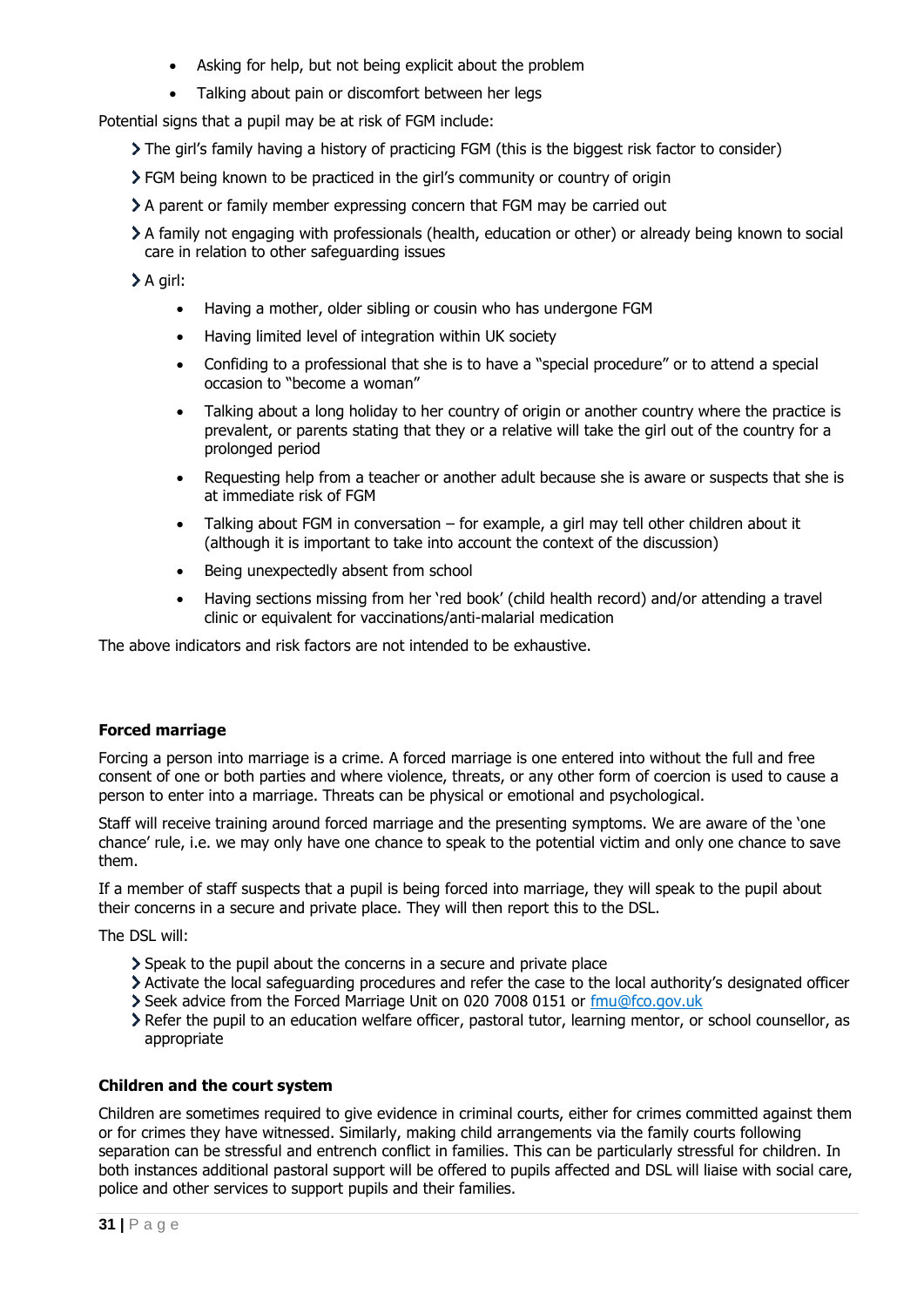#### **Children with family members in prison**

Approximately 200,000 children in England and Wales have a parent sent to prison each year. These children are at risk of poor outcomes including poverty, stigma, isolation and poor mental health. Any pupils who have a parent or carer in prison will be offered additional pastoral support as required and the DSL will liaise with police, probation and social care as required

#### **Sexual violence and sexual harassment between children in schools**

Sexual violence and sexual harassment can occur between two children of any age and sex. It can also occur through a group of children sexually assaulting or sexually harassing a single child or group of children. Children who are victims of sexual violence and sexual harassment will likely find the experience stressful and distressing. This will, in all likelihood, adversely affect their educational attainment. Sexual violence and sexual harassment exist on a continuum and may overlap, they can occur online and offline (both physical and verbal) and are never acceptable. It is important that all victims are taken seriously and offered appropriate support. Staff are aware that some groups are potentially more at risk. Evidence shows girls, children with SEND and LGBT children are at greater risk.

Staff are aware of the importance of:

- making clear that sexual violence and sexual harassment is not acceptable, will never be tolerated and is not an inevitable part of growing up
- not tolerating or dismissing sexual violence or sexual harassment as "banter", "part of growing up", "just having a laugh" or "boys being boys"
- challenging behaviours (potentially criminal in nature), such as grabbing bottoms, breasts and genitalia, flicking bras and lifting up skirts.

#### **What is sexual violence and sexual harassment?**

#### **Sexual violence**

It is important that school and college staff are aware of sexual violence and the fact children can, and sometimes do, abuse their peers in this way. When referring to sexual violence we are referring to sexual violence offences under the Sexual Offences Act 2003 as described below:

Rape: A person (A) commits an offence of rape if: he intentionally penetrates the vagina, anus or mouth of another person (B) with his penis, B does not consent to the penetration and A does not reasonably believe that B consents.

Assault by Penetration: A person (A) commits an offence if: s/he intentionally penetrates the vagina or anus of another person (B) with a part of her/his body or anything else, the penetration is sexual, B does not consent to the penetration and A does not reasonably believe that B consents.

Sexual Assault: A person (A) commits an offence of sexual assault if: s/he intentionally touches another person (B), the touching is sexual, B does not consent to the touching and A does not reasonably believe that B consents.

What is consent? Consent is about having the freedom and capacity to choose. Consent to sexual activity may be given to one sort of sexual activity but not another, e.g.to vaginal but not anal sex or penetration with conditions, such as wearing a condom. Consent can be withdrawn at any time during sexual activity and each time activity occurs. Someone consents to vaginal, anal or oral penetration only if s/he agrees by choice to that penetration and has the freedom and capacity to make that choice.

#### **Sexual harassment**

When referring to sexual harassment we mean 'unwanted conduct of a sexual nature' that can occur online and offline. When we reference sexual harassment, we do so in the context of child on child sexual harassment. Sexual harassment is likely to: violate a child's dignity, and/or make them feel intimidated, degraded or humiliated and/or create a hostile, offensive or sexualised environment. Whilst not intended to be an exhaustive list, sexual harassment can include:

> • sexual comments, such as: telling sexual stories, making lewd comments, making sexual remarks about clothes and appearance and calling someone sexualised names;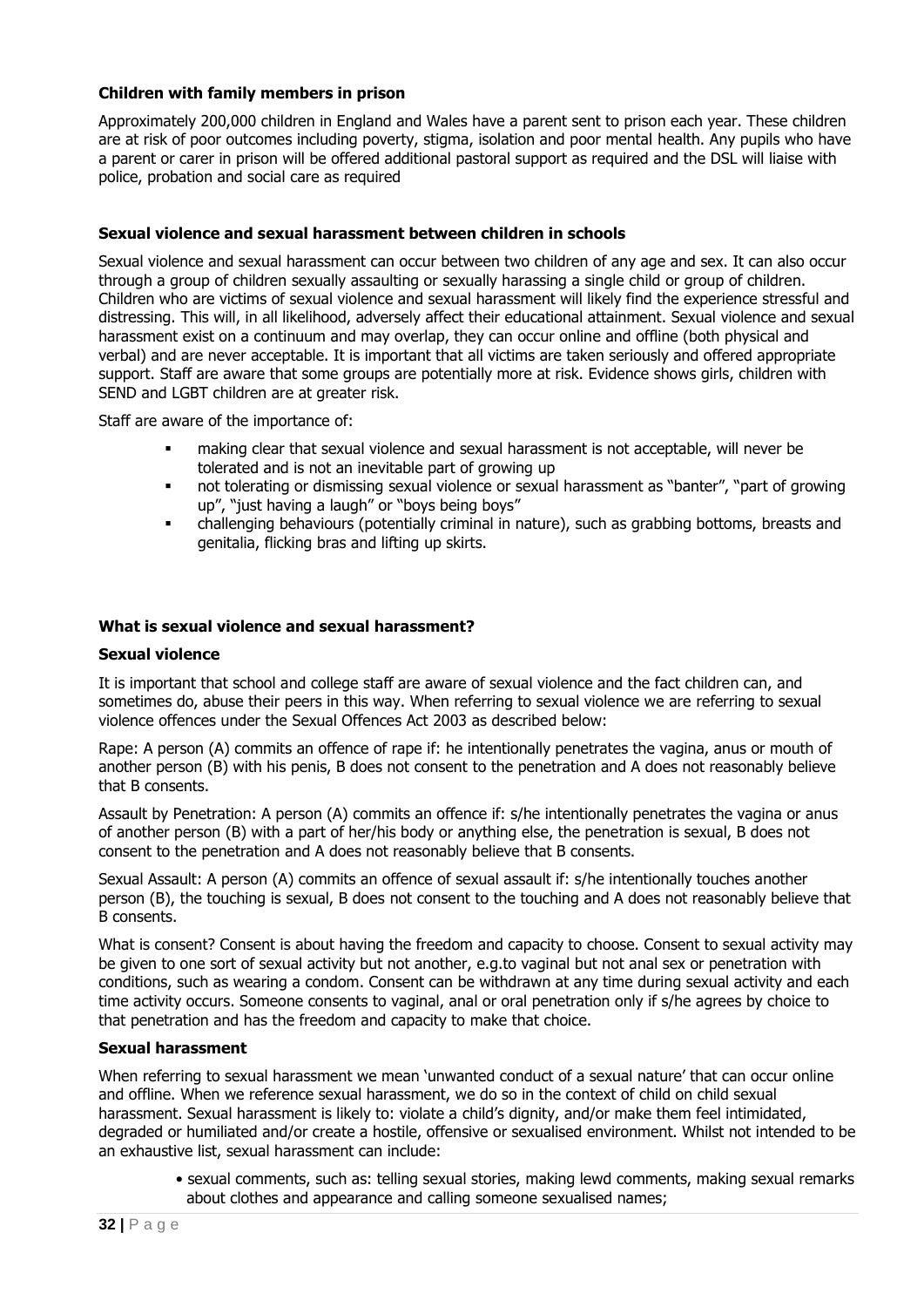- sexual "jokes" or taunting;
- physical behaviour, such as: deliberately brushing against someone, interfering with someone's clothes (schools and colleges should be considering when any of this crosses a line into sexual violence - it is important to talk to and consider the experience of the victim) and displaying pictures, photos or drawings of a sexual nature; and
- online sexual harassment. This may be standalone, or part of a wider pattern of sexual harassment and/or sexual violence. It may include:
- non-consensual sharing of sexual images and videos;
- sexualised online bullying;
- unwanted sexual comments and messages, including, on social media;
- sexual exploitation; coercion and threats; and
- upskirting.

If a member of staff suspects or a disclosure of sexual violence and / or harassment has been made, they will discuss this with the DSL. The DSL will trigger the local safeguarding procedures, including a referral to the local authority's children's social care team and the police, if appropriate.

#### **Upskirting**

The Voyeurism (Offences) Act, which is commonly known as the Upskirting Act, came into force on 12 April 2019. 'Upskirting' is where someone takes a picture under a person's clothing (not necessarily a skirt) without their permission and or knowledge, with the intention of viewing their genitals or buttocks (with or without underwear) to obtain sexual gratification, or cause the victim humiliation, distress or alarm. It is a criminal offence. Anyone of any gender, can be a victim.

The initial response to a report from a child is important. It is essential that all victims are reassured that they are being taken seriously and that they will be supported and kept safe. A victim should never be given the impression that they are creating a problem by reporting sexual violence or sexual harassment. Nor should a victim ever be made to feel ashamed for making a report. If staff have a concern about a child or a child makes a report to them, they will discuss this with the DSL. The DSL will trigger the local safeguarding procedures, including a referral to the local authority's children's social care team and the police, if appropriate.

#### **Preventing radicalisation**

**Radicalisation** refers to the process by which a person comes to support terrorism and extremist ideologies associated with terrorist groups

**Extremism** is vocal or active opposition to fundamental British values, such as democracy, the rule of law, individual liberty, and mutual respect and tolerance of different faiths and beliefs. This also includes calling for the death of members of the armed forces

**Terrorism** is an action that:

- **1.** Endangers or causes serious violence to a person/people;
- **2.** Causes serious damage to property; or
- **3.** Seriously interferes or disrupts an electronic system

The use or threat of terrorism must be designed to influence the government or to intimidate the public and is made for the purpose of advancing a political, religious or ideological cause.

Schools have a duty to prevent children from being drawn into terrorism. The DSL will undertake Prevent awareness training and make sure that staff have access to appropriate training to equip them to identify children at risk.

We will assess the risk of children in our school being drawn into terrorism. This assessment will be based on an understanding of the potential risk in our local area, in collaboration with our local safeguarding partners and local police force.

We will ensure that suitable internet filtering is in place, and equip our pupils to stay safe online at school and at home.

There is no single way of identifying an individual who is likely to be susceptible to an extremist ideology. Radicalisation can occur quickly or over a long period.

Staff will be alert to changes in pupils' behaviour.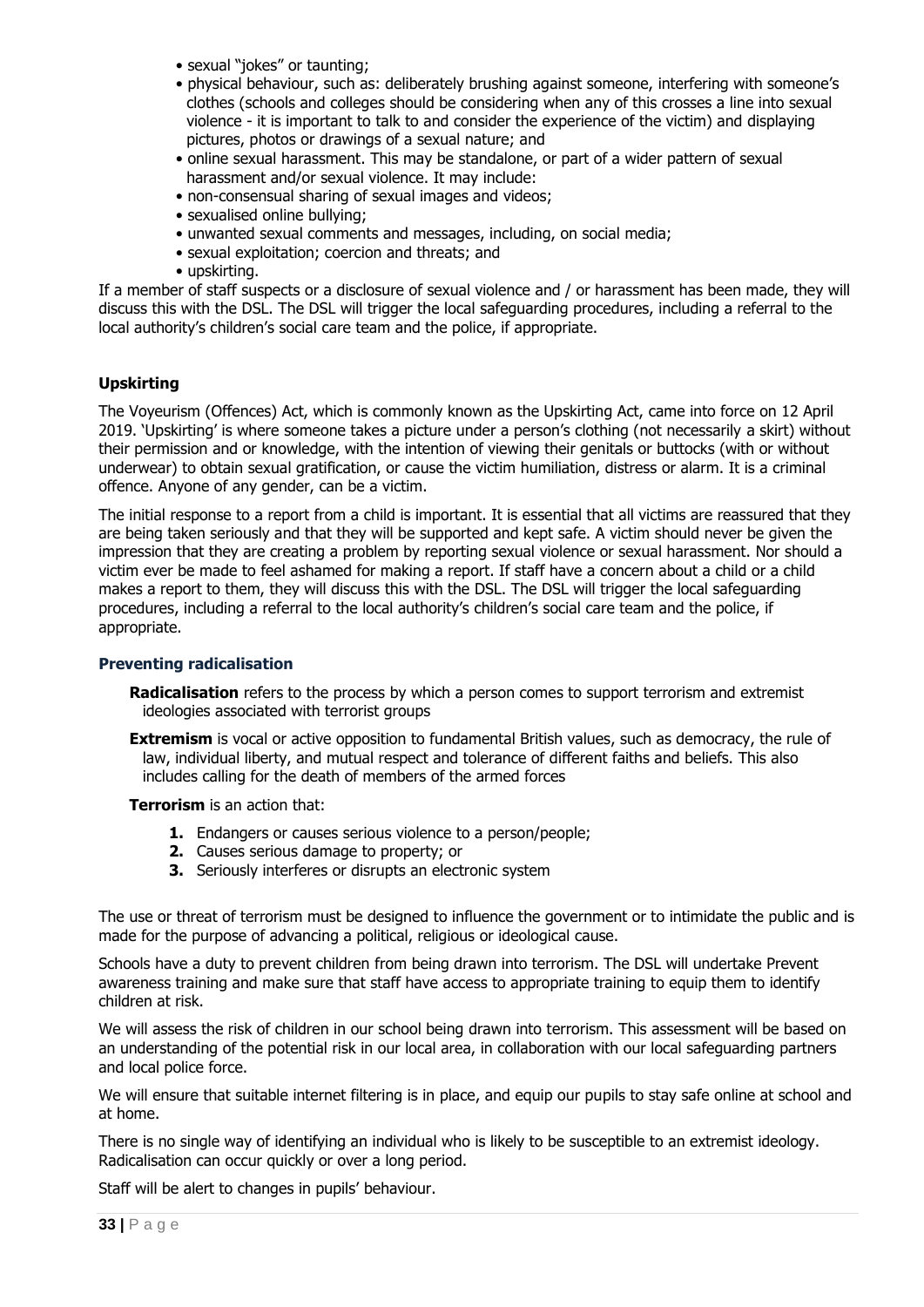The government website [Educate Against Hate](http://educateagainsthate.com/parents/what-are-the-warning-signs/) and charity [NSPCC](https://www.nspcc.org.uk/what-you-can-do/report-abuse/dedicated-helplines/protecting-children-from-radicalisation/) say that signs that a pupil is being radicalised can include:

- Refusal to engage with, or becoming abusive to, peers who are different from themselves
- Becoming susceptible to conspiracy theories and feelings of persecution
- Changes in friendship groups and appearance
- Rejecting activities they used to enjoy
- Converting to a new religion
- Isolating themselves from family and friends
- > Talking as if from a scripted speech
- An unwillingness or inability to discuss their views
- A sudden disrespectful attitude towards others
- > Increased levels of anger
- Increased secretiveness, especially around internet use
- Expressions of sympathy for extremist ideologies and groups, or justification of their actions
- Accessing extremist material online, including on Facebook or Twitter
- > Possessing extremist literature

Being in contact with extremist recruiters and joining, or seeking to join, extremist organisations Children who are at risk of radicalisation may have low self-esteem, or be victims of bullying or discrimination. It is important to note that these signs can also be part of normal teenage behaviour – staff should have confidence in their instincts and seek advice if something feels wrong.

If staff are concerned about a pupil, they will follow our procedures set out in section 7.5 of this policy, including discussing their concerns with the DSL.

Staff should **always** take action if they are worried.

#### **Checking the identity and suitability of visitors**

All visitors will be required to verify their identity to the satisfaction of staff.

If the visitor is unknown to the setting, we will check their credentials and reason for visiting before allowing them to enter the setting. Visitors should be ready to produce identification.

Visitors are expected to sign the visitors' book and wear a visitor's badge. Visitors will be provided with information on the schools Safeguarding Principals and contact details of those with Safeguarding responsibilities.

Visitors to the school who are visiting for a professional purpose, such as educational psychologists and school improvement officers will

The organisation sending the professional, such as the LA or educational psychology service, will provide prior written confirmation that an enhanced DBS check with barred list information has been carried out

All other visitors, including visiting speakers, will be accompanied by a member of staff at all times. We will not invite into the school any speaker who is known to disseminate extremist views, and will carry out appropriate checks to ensure that any individual or organisation using school facilities is not seeking to disseminate extremist views or radicalise pupils or staff.

#### **Non-collection of children**

If a child is not collected at the end of the session/day, we will:

- Exhaust all points of contact to ensure that the child id collected
- Ensure those with responsibility are aware of their responsibility and the school duty in regard Safeguarding.

#### **Missing pupils**

Our procedures are designed to ensure that a missing child is found and returned to effective supervision as soon as possible. If a child goes missing for example are not in school when expected to be or have not returned home when expected we will

- Consider the potential vulnerability of the child including consideration of age and whether they have other vulnerable factors
- Exhaust all possible points of contact including where appropriate safe direct contact to the pupils themselves.